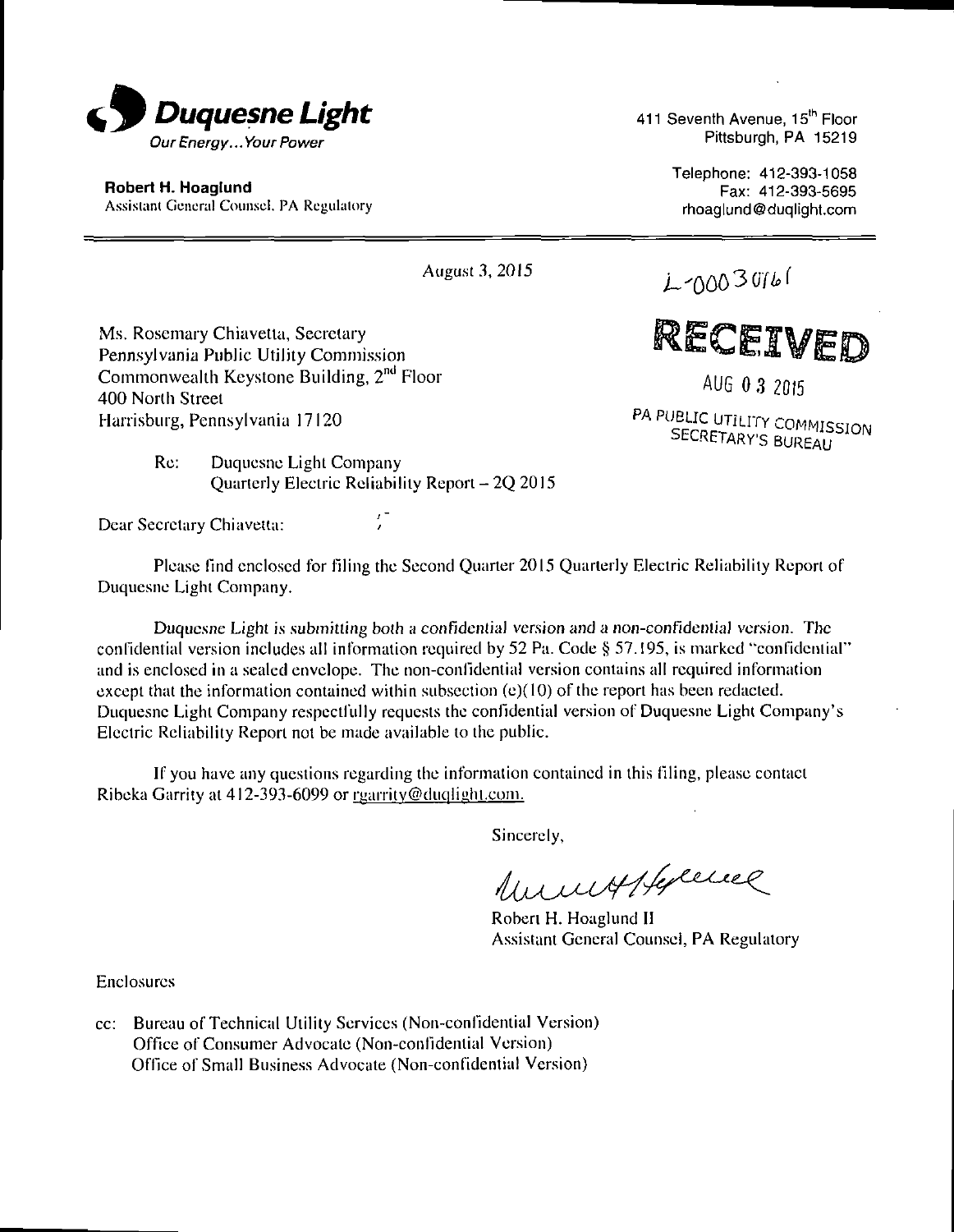

RECEIVED

AUG 0 3 2015

2-00030161

PA PUBLIC UTILITY COMMISSION SECRETARY'S BUREAU

# *Duquesne Light Company Second Quarter 2015 Electric Reliability Report to the*

*Pennsylvania Public Utility Commission* 

*August 3, 2015*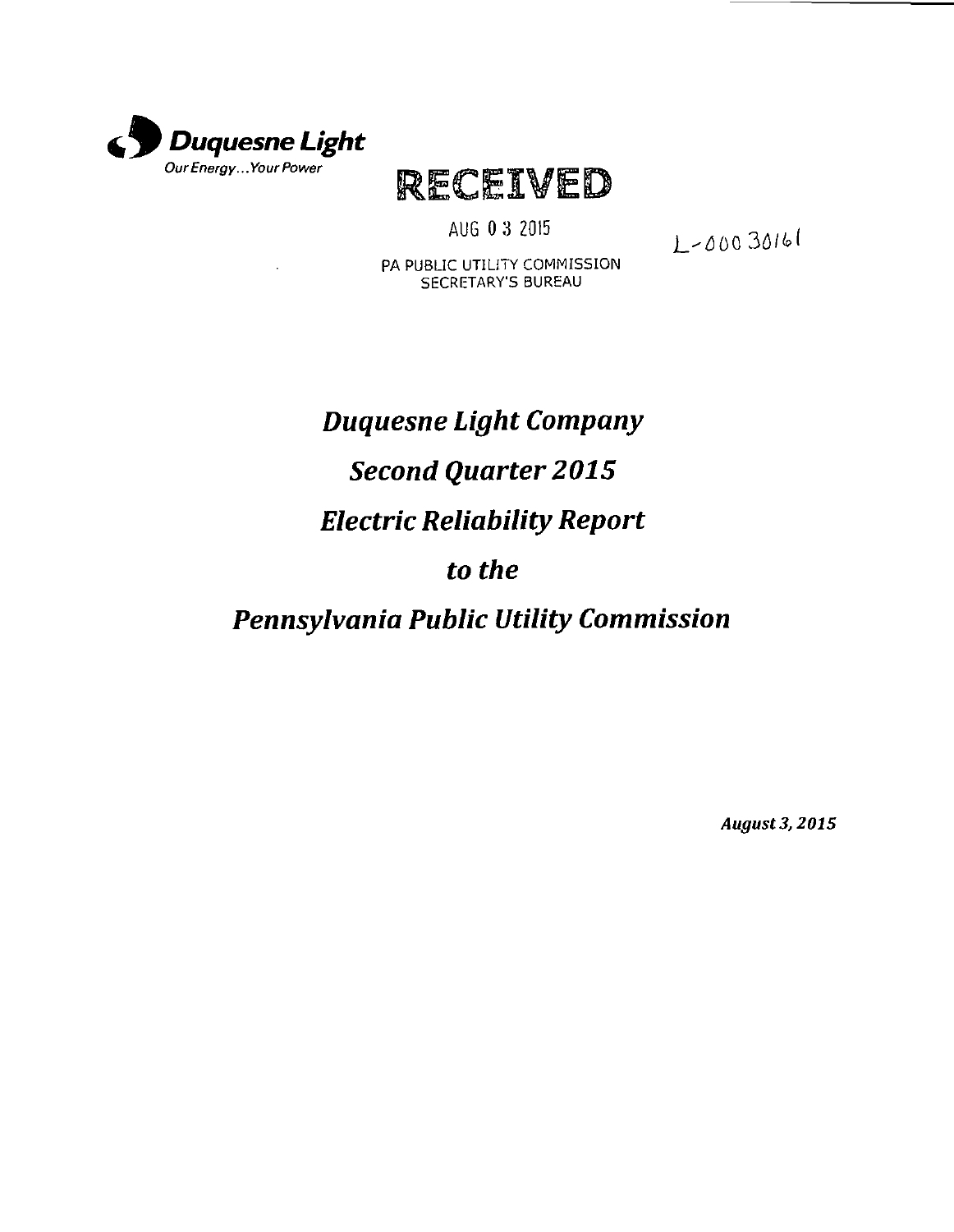#### **DUQUESNE LIGHT COMPANY Second Quarter 2015 - Electric Reliability Report**

**Filed August 3, 2015** 

#### **57.195 Reporting Requirements**

#### **(d) (2) The name, title, telephone number and e-mail address of the persons who have knowledge of the matters, and can respond to inquiries.**

Ken Kallis - Manager, Asset Management (412) 393-8613, kkallis@duqlight.com

Robert H. Hoaglund - Assistant General Counsel, PA Regulatory (412) 393-1058, rhoaqlund@duQliaht.com

#### **(e) (1) A description of each major event that occurred during the preceding quarter, including the time and duration of the event, the number of customers affected, the cause of the event and any modified procedures adopted in order to avoid or minimize the impact of similar events in the future.**

No major events occurred during the second quarter of 2015.

 $\ddot{\phantom{a}}$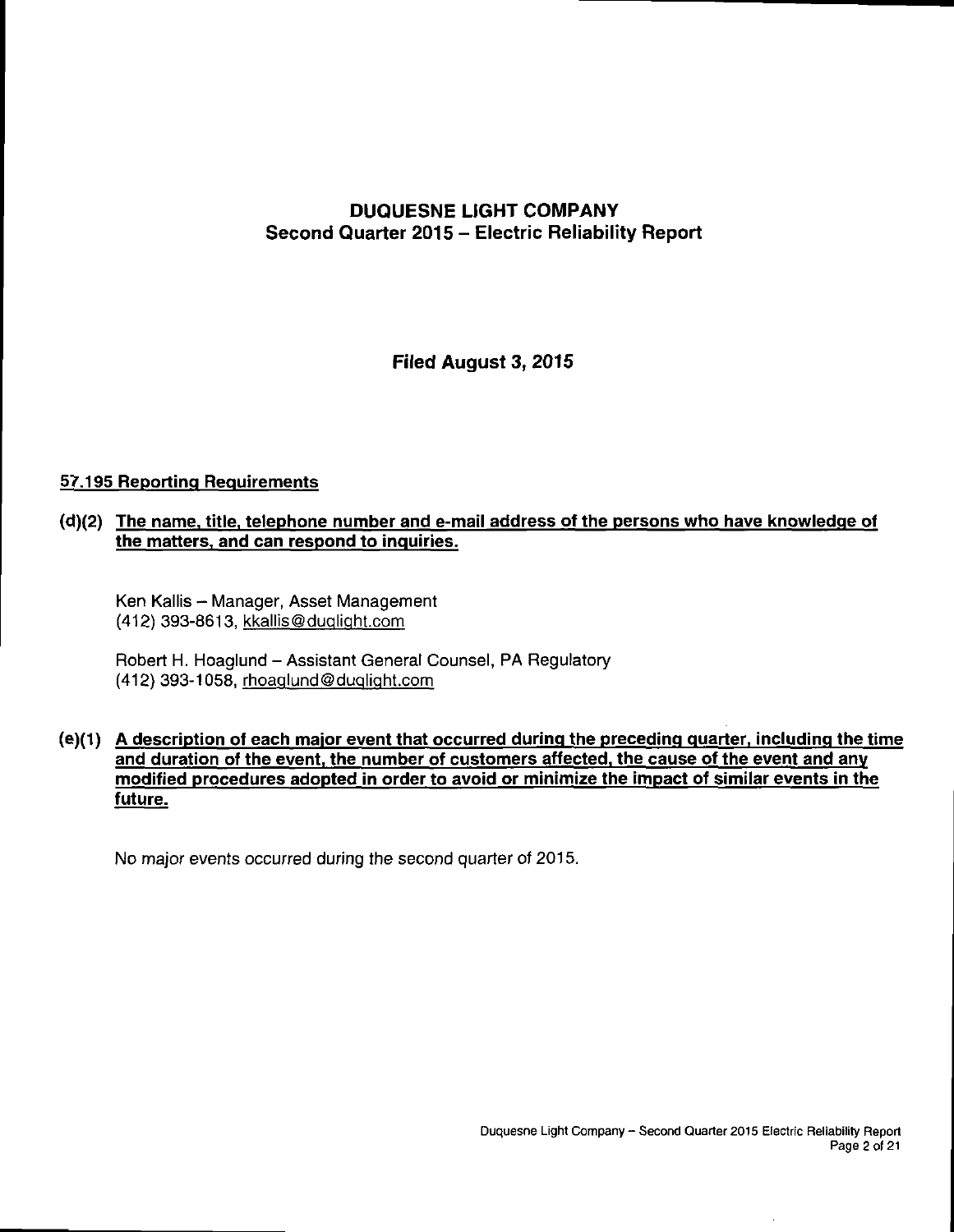**(e)(2) Rolling 12-month reliability index values (SAIFI, CAIDI. SAIDI. and if available. MAIFI) for the electric distribution companv's service territory for the preceding quarter. The report shall include the data used in calculating the indices, namely the averaqe number of customers served, the number of sustained customer interruptions, the number of customers affected, and the customer minutes of interruption. If MAIFI values are provided, the report shall also include the number of customer momentary interruptions.** 

#### **RELIABILITY BENCHMARKS AND STANDARDS**

#### **Duquesne Light Company**

#### **System Performance Measures with Major Events Excluded**

| <b>Entire System</b>                                         |     |      |     |         |  |  |
|--------------------------------------------------------------|-----|------|-----|---------|--|--|
| <b>CAIDI</b><br><b>MAIFI</b><br><b>SAIFI</b><br><b>SAIDI</b> |     |      |     |         |  |  |
| <b>Benchmark</b>                                             | 126 | 117  | 108 | $\star$ |  |  |
| <b>12 Month Standard</b>                                     | 182 | 1.40 | 130 | ۰       |  |  |
| 2015 2Q (Rolling 12 mo)                                      | 69  | 0.66 | 105 |         |  |  |

Sufficient information to calculate MAIFI is unavailable.

#### **Formulas used in calculating the indices**

| $SAIFI =$ | (Total KVA interrupted) - (KVA impact of major events)<br><b>System Connected KVA</b>                |
|-----------|------------------------------------------------------------------------------------------------------|
| $SAIDI =$ | (Total KVA-minutes interrupted) - (KVA-minute impact of major events)<br><b>System Connected KVA</b> |
| $CA D  =$ | SAIDI/SAIFI                                                                                          |

#### **Data used in calculating the indices**

 $\mathbf{r}$ 

| Total KVA Interrupted for the Period | 4,712,020 KVA           |
|--------------------------------------|-------------------------|
| Total KVA-Minutes Interrupted:       | 493,236,258 KVA-Minutes |
| System Connected Load as of 6/30/15: | 7,186,118 KVA           |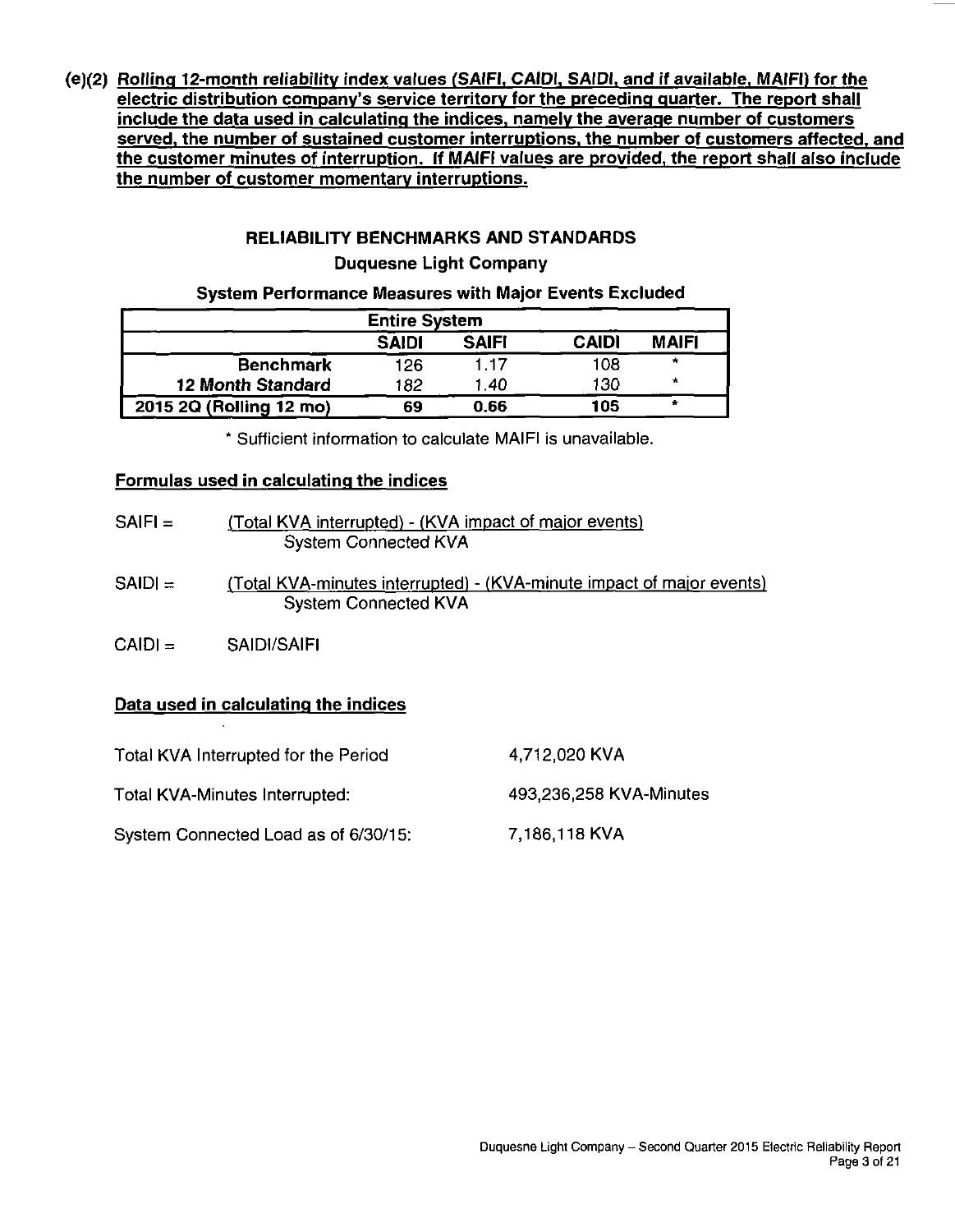#### **(e)(3) Rolling 12-month reliability index values (SAIFI. CAIDI, SAIDI. and if available. MAIFI) and other pertinent information such as customers served, number of interruptions, customer minutes interrupted, number of lockouts, and so forth, for the worst performing 5% of the circuits in the system. An explanation of how the electric distribution companv defines its worst performing circuits shall be included.**

Circuits are evaluated based on a rolling twelve-month count of lockouts of protective devices (circuit breakers, sectionalizers and line reclosers). Circuits that experience four or more lockouts for a device in each quarterly rolling twelve-month period are identified and reported. Customer surveys show a significant drop in satisfaction when customers experience four or more interruptions in a year, and that threshold was therefore used as a basis for this evaluation method.

The list is ranked first by the number of lockouts, with a secondary sort based on the date of the most recent outage. This places a higher priority on circuits in each group experiencing problems more recently. Circuits that have not seen recent outages fall to a lower priority within the group, but remain on the list for monitoring.

Circuits that appear on the list for more than a year are targeted for remediation based on a review of outage records for root cause problems, field evaluations, and engineering analysis. Project scopes developed as a result of this analysis will be incorporated into the Company's Work Plan for engineering, design and construction.

At the end of each quarter all circuits are reviewed to verify that past remediation efforts are working and to look for new reliability issues that may be developing. Serious new reliability problems are addressed immediately without waiting additional periods to collect information.

This analysis method provides for timely review of circuit performance by in-house staff and it adapts to the dynamic nature of Duquesne's distribution system. The threshold of four lockouts may produce a result greater or less than 5% of the total circuits in Duquesne's system. Reports will be issued on all circuits that violate the four-lockout threshold, even if the total is greater than 5% of the number of circuits on the system. If there are less than 5% of the circuits that violate the four-lockout threshold, then circuits with three lockouts that had the highest KVA-Minutes of outage time during the evaluation period will be added to get the list to 5% of the total circuits in the system.

See Attachment A for table of circuit reliability values and Service Centers associated with each circuit.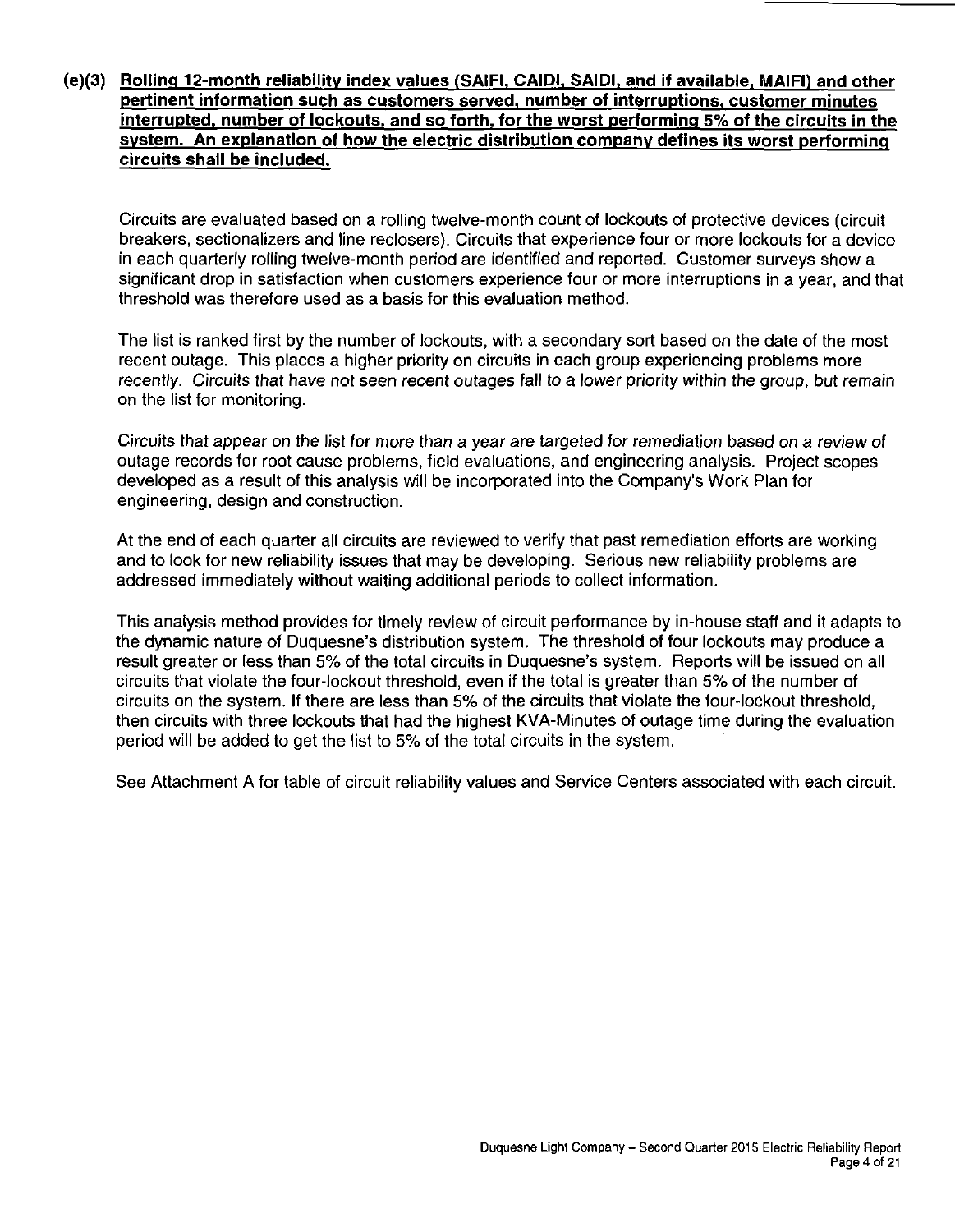#### **(e)(4) Specific remedial efforts taken and planned for the worst performing 5% of the circuits as identified in paragraph (3).**

| Rank           | Circuit | Name                    | <b>Device</b>                  | <b>Service Center</b> | Remedial Actions Planned or Taken                                                                                                                                                                                                                                                                                                              |
|----------------|---------|-------------------------|--------------------------------|-----------------------|------------------------------------------------------------------------------------------------------------------------------------------------------------------------------------------------------------------------------------------------------------------------------------------------------------------------------------------------|
|                | 4285    | Verona                  | Breaker +<br>Loss Of<br>Supply | Penn Hills            | Six total outages:<br>Second Quarter 2015 Outages:<br>One outage was due to a tree fall-in.<br>Two outages were due to cable failures.<br>Previous outages:<br>Three outages were due to tree fall-ins.<br><b>Remedial Actions:</b><br>This circuit has been proposed for maintenance on<br>the Vegetation Management schedule for 2016.       |
| $\overline{2}$ | 23695   | <b>Brunot</b><br>Island | ER301                          | Preble                | Five total outages:<br>Second Quarter 2015 Outages:<br>One outage was due to a crossarm failure.<br>One outage was due to a tree fall-in.<br>Previous Outages:<br>One outage was due to an equipment failure.<br>Two outages were due to tree fall-ins.<br><b>Remedial Actions:</b><br>Hazard tree mitigation is to be performed in 2015.<br>٠ |

L,

**Second Quarter 2015 Rolling 12 Month Circuit Data**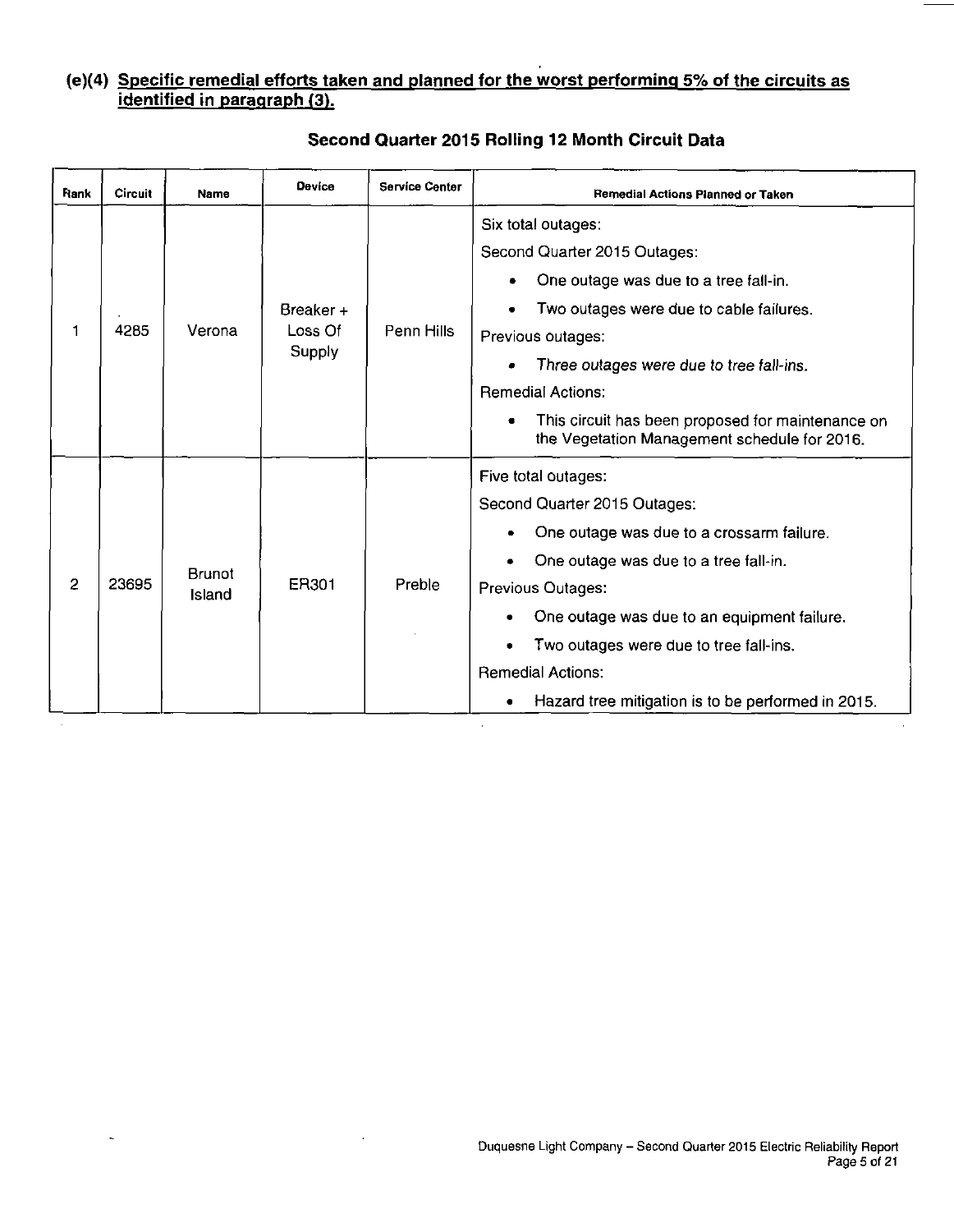| <b>Rank</b> | <b>Circuit</b> | Name            | Device                          | <b>Service Center</b> | Remedial Actions Planned or Taken                                                                                                                                                                                                                                                                                                                                              |
|-------------|----------------|-----------------|---------------------------------|-----------------------|--------------------------------------------------------------------------------------------------------------------------------------------------------------------------------------------------------------------------------------------------------------------------------------------------------------------------------------------------------------------------------|
| З           | 4283           | Oakmont         | Breaker +<br>Loss Of<br>Supply  | Penn Hills            | Five total outages:<br>Second Quarter 2015 Outages:<br>Two outages were due to cable failures.<br>$\bullet$<br>Previous outages:<br>Three outages were due to tree fall-ins.<br>$\bullet$<br><b>Remedial Actions:</b><br>This circuit has been proposed for maintenance on<br>the Vegetation Management schedule for 2016.                                                     |
| 4           | 4420           | Mt.<br>Pleasant | Breaker                         | Preble                | Five total outages:<br>Second Quarter 2015 Outages:<br>Two outages were due to tree fall-ins.<br>One outage was due to a storm.<br>Previous outages:<br>One outage was due to a storm.<br>One outage was due to a tree fall-in.<br><b>Remedial Actions:</b><br>The Company will continue to monitor this circuit for<br>reliability issues.                                    |
| 5           | 23661          | Crescent        | R <sub>100</sub> -<br>Pole#3412 | Raccoon               | Four total outages:<br>Second Quarter 2015 Outages:<br>One outage was due to a tree fall-in.<br>٠<br>Previous outages:<br>Three outages were due to tree fall-ins.<br>٠<br><b>Remedial Actions:</b><br>Vegetation Management is currently performing<br>scheduled maintenance on this circuit. The Company<br>will continue to monitor this circuit for reliability<br>issues. |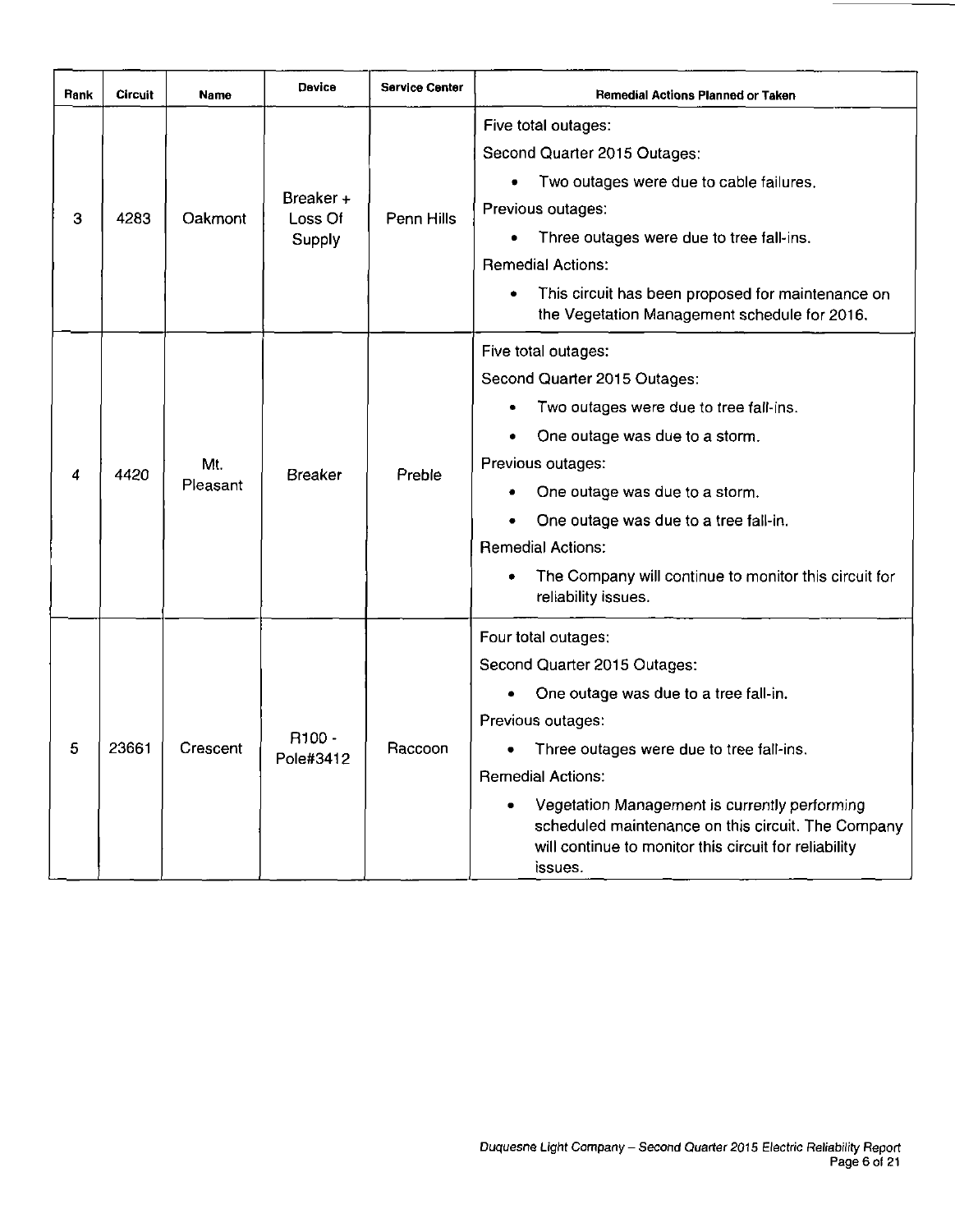| Rank | <b>Circuit</b> | <b>Name</b>       | <b>Device</b>  | <b>Service Center</b> | <b>Remedial Actions Planned or Taken</b>                                                                                                                                                                                                                                                                                                                                       |
|------|----------------|-------------------|----------------|-----------------------|--------------------------------------------------------------------------------------------------------------------------------------------------------------------------------------------------------------------------------------------------------------------------------------------------------------------------------------------------------------------------------|
| 6    | 23711          | <b>Pine Creek</b> | <b>Breaker</b> | Edison                | Four total outages:<br>Second Quarter 2015 Outages:<br>Two outages were due to tree fall-ins.<br>Previous outages:<br>One outage was due to a tree fall-in.<br>One outage was due to an equipment failure.<br><b>Remedial Actions:</b><br>This circuit has been proposed for maintenance on<br>٠<br>the Vegetation Management schedule for 2016.                               |
| 7    | 23770          | Traverse<br>Run   | <b>WR505</b>   | Raccoon               | Four total outages:<br>Second Quarter 2015 Outages:<br>Two outages were due to equipment failure.<br>Previous outages:<br>One outage was due to operating performance by<br>company personnel.<br>One outage was due to an equipment failure.<br><b>Remedial Actions:</b><br>This circuit has been proposed for maintenance on<br>the Vegetation Management schedule for 2016. |

 $\bar{z}$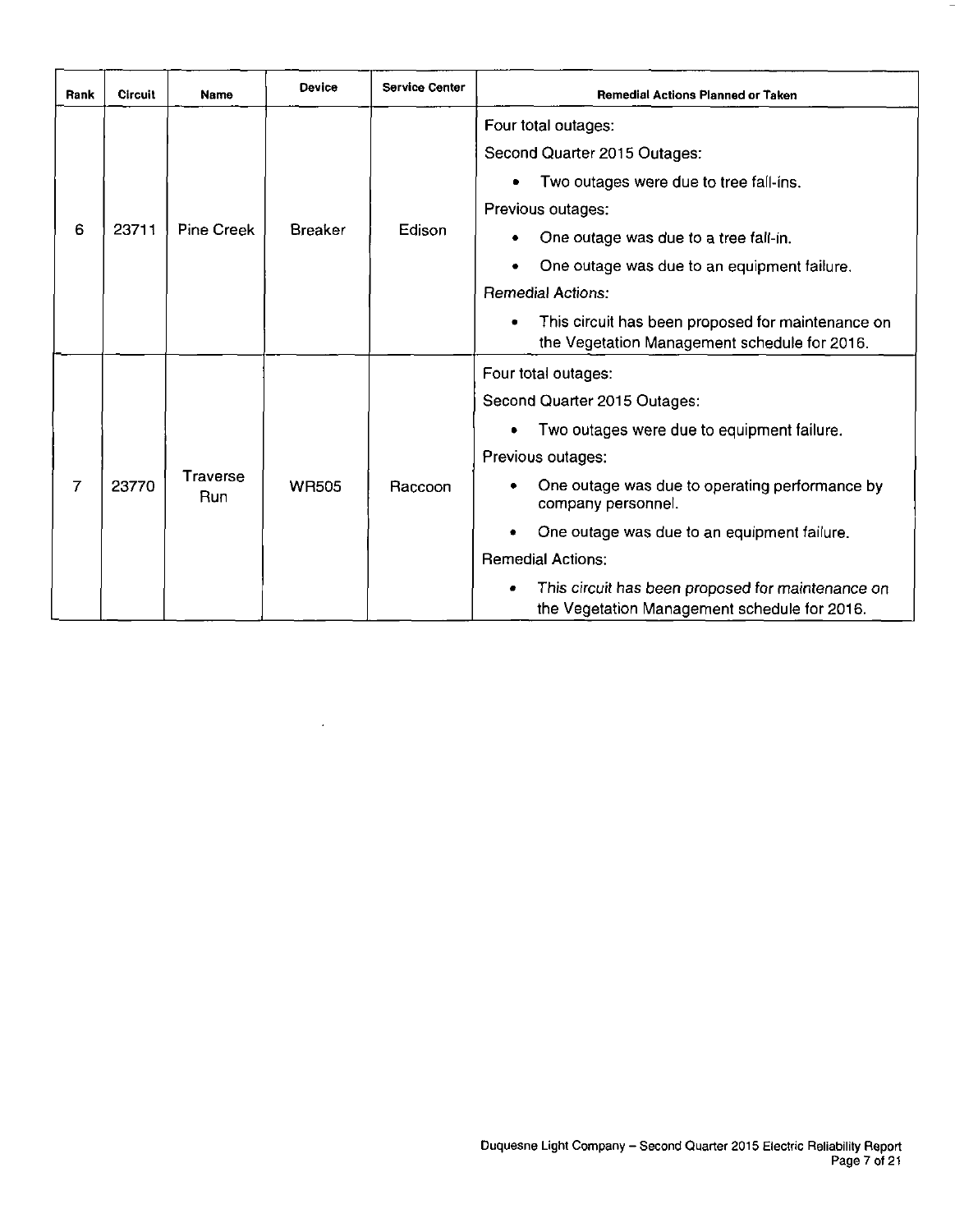| Rank | <b>Circuit</b> | Name            | <b>Device</b>     | <b>Service Center</b> | Remedial Actions Planned or Taken                                                                                                                                                                                                                                                                                                                                                         |
|------|----------------|-----------------|-------------------|-----------------------|-------------------------------------------------------------------------------------------------------------------------------------------------------------------------------------------------------------------------------------------------------------------------------------------------------------------------------------------------------------------------------------------|
|      |                |                 |                   |                       | Four total outages:                                                                                                                                                                                                                                                                                                                                                                       |
|      |                |                 |                   |                       | Second Quarter 2015 Outages:                                                                                                                                                                                                                                                                                                                                                              |
|      |                |                 |                   |                       | One outage was due to an equipment failure.                                                                                                                                                                                                                                                                                                                                               |
|      |                |                 |                   |                       | Previous outages:                                                                                                                                                                                                                                                                                                                                                                         |
|      |                |                 |                   |                       | One outage was due to a tree fall-in.                                                                                                                                                                                                                                                                                                                                                     |
|      |                |                 | Breaker $+$       |                       | One outage was due to equipment failures.                                                                                                                                                                                                                                                                                                                                                 |
| 8    | 4548           | Connor          | Loss Of<br>Supply | Preble                | One outage was due to high wind.                                                                                                                                                                                                                                                                                                                                                          |
|      |                |                 |                   |                       | <b>Remedial Actions:</b>                                                                                                                                                                                                                                                                                                                                                                  |
|      |                |                 |                   |                       | The Company will install an IntelliRupter in 2015 on<br>the overhead conductor side of the sub-transmission<br>circuit feeding the substation to provide Auto Fault-<br>Clearing functionality which will improve fault<br>protection and reduce coordination problems in the<br>future.                                                                                                  |
|      |                |                 |                   |                       | Three total outages:                                                                                                                                                                                                                                                                                                                                                                      |
|      |                |                 |                   |                       | Second Quarter 2015 Outages:                                                                                                                                                                                                                                                                                                                                                              |
|      |                |                 |                   |                       | One outage was due to an equipment failure.                                                                                                                                                                                                                                                                                                                                               |
|      |                |                 |                   |                       | One outage was due to a tree fall-in.                                                                                                                                                                                                                                                                                                                                                     |
|      |                |                 |                   |                       | One outage was due to operating performance by<br>company personnel.                                                                                                                                                                                                                                                                                                                      |
| 9    | 4216           | Allison<br>Park | <b>Breaker</b>    | Edison                | <b>Remedial Actions:</b>                                                                                                                                                                                                                                                                                                                                                                  |
|      |                |                 |                   |                       | The Company is in the process of installing an<br>IntelliRupter on the overhead conductor side of the<br>distribution circuit and installing stepdown<br>transformers to pick up this circuit as part of 23KV<br>distribution circuit and eliminating the 4KV substation<br>circuit.<br>This circuit has been proposed for maintenance on<br>the Vegetation Management schedule for 2016. |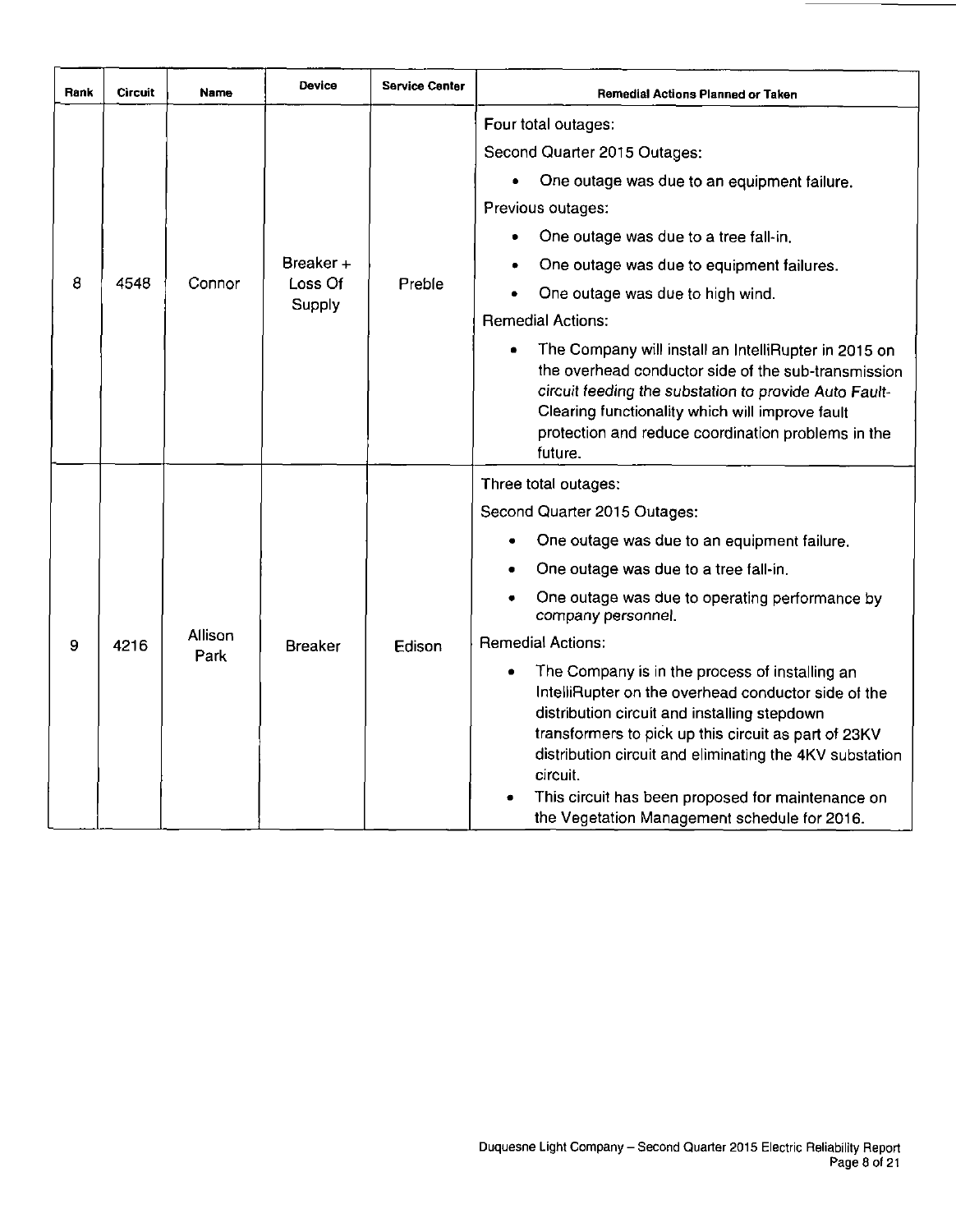| Rank | Circuit | Name      | Device             | <b>Service Center</b> | Remedial Actions Planned or Taken                                                                                                                                                                               |
|------|---------|-----------|--------------------|-----------------------|-----------------------------------------------------------------------------------------------------------------------------------------------------------------------------------------------------------------|
|      |         |           |                    |                       | Three total outages:                                                                                                                                                                                            |
|      |         |           |                    |                       | Second Quarter 2015 Outages:                                                                                                                                                                                    |
|      |         |           |                    |                       | Two outages were due to tree fall-ins.                                                                                                                                                                          |
| 10   | 23733   | Universal | R <sub>100</sub> - | Penn Hills            | Previous Outages:                                                                                                                                                                                               |
|      |         |           | Pole#9742          |                       | One outage was due to a tree fall-in.                                                                                                                                                                           |
|      |         |           |                    |                       | <b>Remedial Actions:</b>                                                                                                                                                                                        |
|      |         |           |                    |                       | The Company will continue to monitor this circuit for<br>reliability issues.                                                                                                                                    |
|      |         |           |                    |                       | Three total outages:                                                                                                                                                                                            |
|      |         |           | <b>ER806</b>       | Preble                | Second Quarter 2015 Outages:                                                                                                                                                                                    |
|      | 23684   | Woodville |                    |                       | One outage was due to an insulator failure.                                                                                                                                                                     |
| 11   |         |           |                    |                       | Previous Outages:                                                                                                                                                                                               |
|      |         |           |                    |                       | Two outages were due to tree fall-ins.                                                                                                                                                                          |
|      |         |           |                    |                       | <b>Remedial Actions:</b>                                                                                                                                                                                        |
|      |         |           |                    |                       | This circuit has been proposed for maintenance on                                                                                                                                                               |
|      |         |           |                    |                       | the Vegetation Management schedule for 2016.                                                                                                                                                                    |
|      |         |           |                    |                       | Three total outages:                                                                                                                                                                                            |
|      |         |           |                    |                       | Second Quarter 2015 Outages:                                                                                                                                                                                    |
|      |         |           |                    |                       | One outage was due to a storm.                                                                                                                                                                                  |
|      |         |           |                    |                       | One outage was due to an unknown cause.                                                                                                                                                                         |
| 12   | 23782   | Valley    | <b>Breaker</b>     | Raccoon               | Previous Outages:                                                                                                                                                                                               |
|      |         |           |                    |                       | One outage was due to an insulator failure.                                                                                                                                                                     |
|      |         |           |                    |                       | <b>Remedial Actions:</b>                                                                                                                                                                                        |
|      |         |           |                    |                       | Company's Asset management is looking<br>٠<br>investigating whether or not to convert this circuit to<br>pulse-reclosing which will improve fault protection<br>and reduce coordination problems in the future. |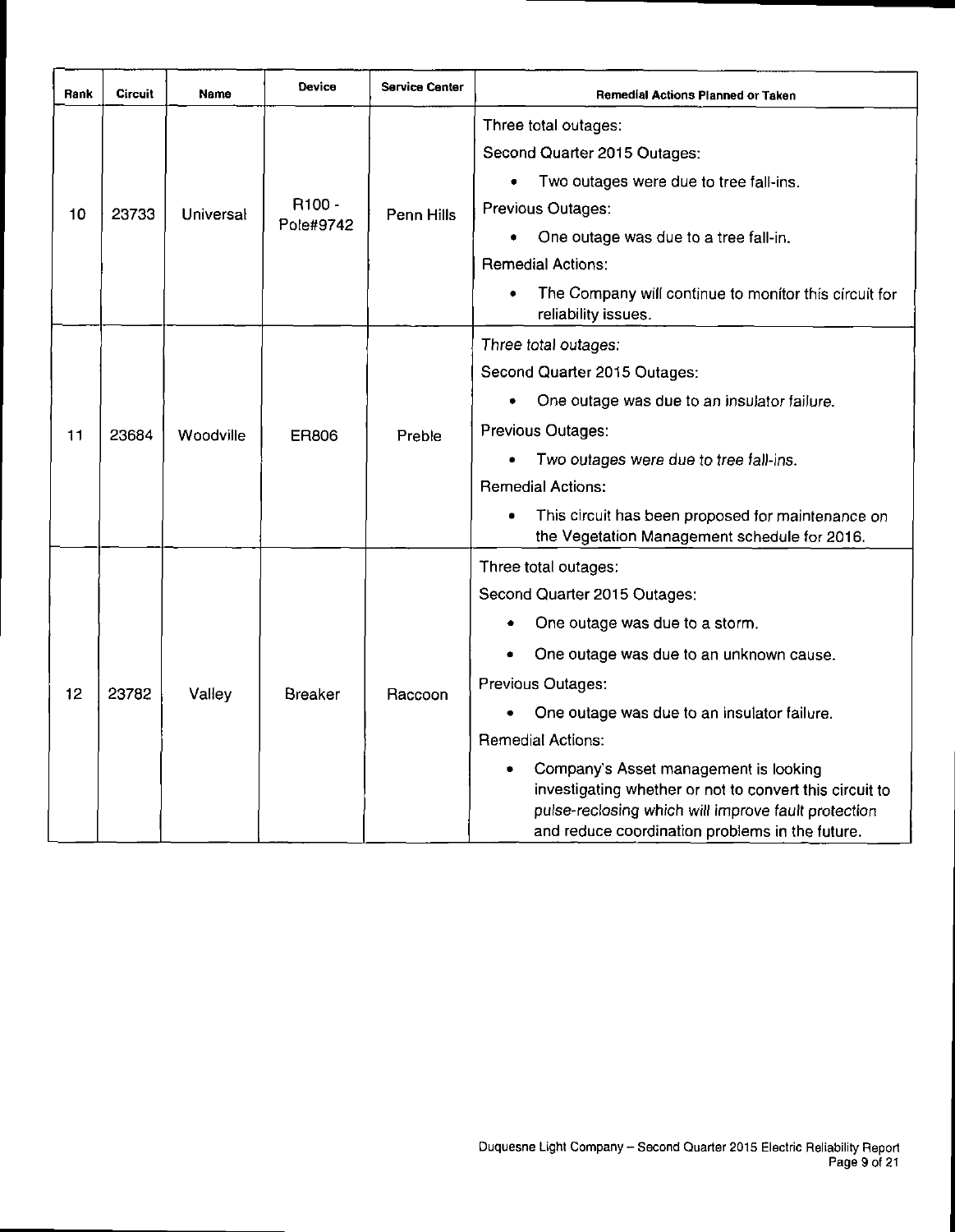| Rank | Circuit | Name           | Device            | <b>Service Center</b> | <b>Remedial Actions Planned or Taken</b>                                                                                                    |
|------|---------|----------------|-------------------|-----------------------|---------------------------------------------------------------------------------------------------------------------------------------------|
|      |         |                |                   |                       | Three total outages:                                                                                                                        |
|      |         |                |                   |                       | Second Quarter 2015 Outages:                                                                                                                |
|      |         |                |                   |                       | One outage was due to a tree fall-in.                                                                                                       |
| 13   | 23763   | Wilmerding     | ER106             | Penn Hills            | Previous Outages:                                                                                                                           |
|      |         |                |                   |                       | Two outages were due to tree fall-ins.                                                                                                      |
|      |         |                |                   |                       | <b>Remedial Actions:</b>                                                                                                                    |
|      |         |                |                   |                       | The Company will continue to monitor this circuit for<br>reliability issues.                                                                |
|      |         |                |                   |                       | Three total outages:                                                                                                                        |
|      |         | Pine Creek     | <b>WA913</b>      | Edison                | Second Quarter 2015 Outages:                                                                                                                |
|      |         |                |                   |                       | One outage was due to a tree fall-in.                                                                                                       |
|      |         |                |                   |                       | Previous Outages:                                                                                                                           |
| 14   | 23710   |                |                   |                       | One outage was due to a transformer failure.                                                                                                |
|      |         |                |                   |                       | One outage was due to a storm.                                                                                                              |
|      |         |                |                   |                       | <b>Remedial Actions:</b>                                                                                                                    |
|      |         |                |                   |                       | The Company's Asset Management department<br>continues to monitor and evaluate various redesign<br>options to improve customer reliability. |
|      |         |                |                   |                       | Three total outages:                                                                                                                        |
|      |         |                |                   |                       | Second Quarter 2015 Outages:                                                                                                                |
|      |         |                |                   |                       | One outage was due to a tree fall-in.                                                                                                       |
|      |         |                | Breaker +         |                       | Previous Outages:                                                                                                                           |
| 15   | 4676    | <b>Brierly</b> | Loss Of<br>Supply | McKeesport            | One outage was due to an equipment failure.                                                                                                 |
|      |         |                |                   |                       | One outage was due to a loss of supply.                                                                                                     |
|      |         |                |                   |                       | <b>Remedial Actions:</b>                                                                                                                    |
|      |         |                |                   |                       | The Company will continue to monitor this circuit for<br>reliability issues.                                                                |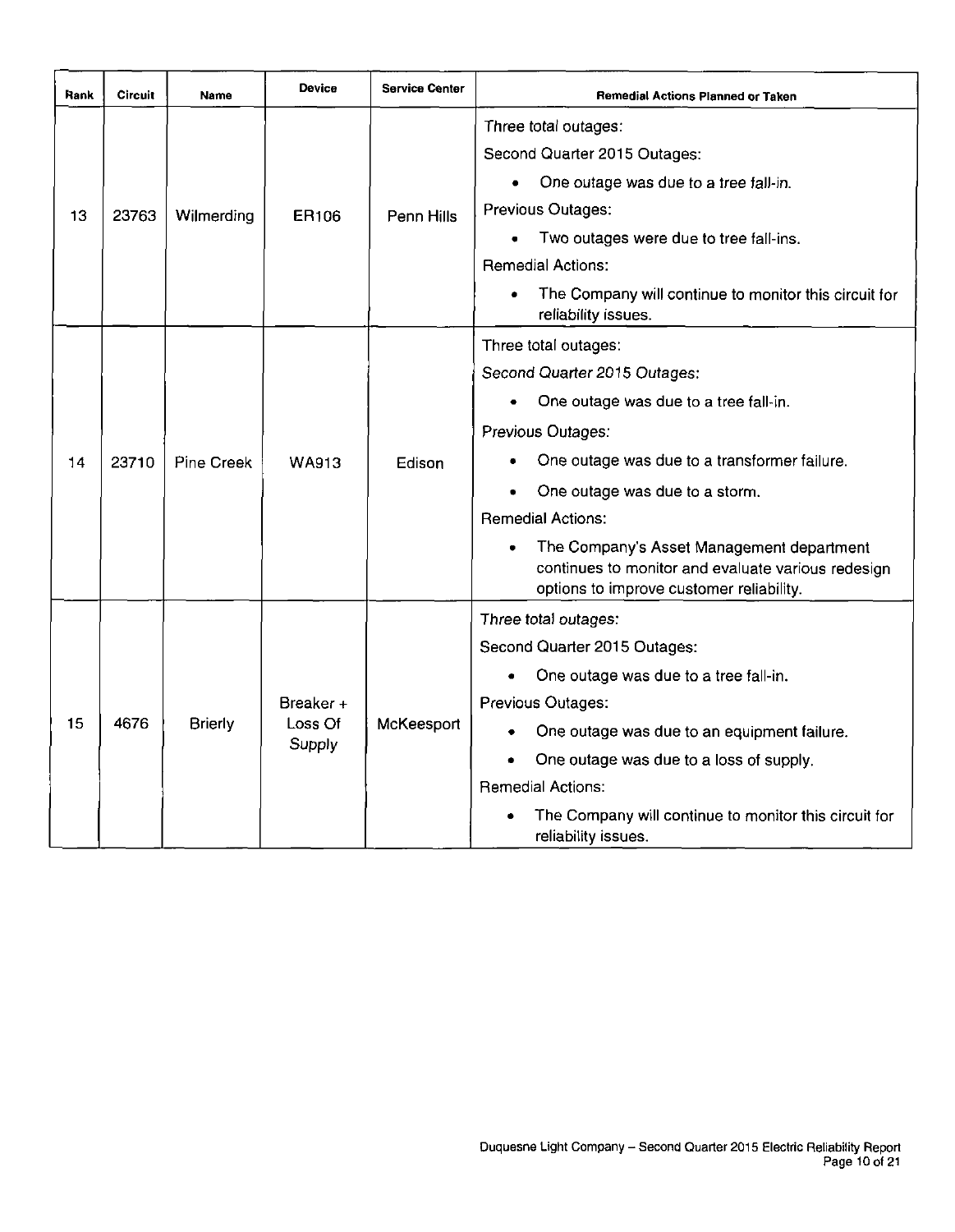| Rank | <b>Circuit</b> | Name      | Device       | <b>Service Center</b> | <b>Remedial Actions Planned or Taken</b>                                                         |
|------|----------------|-----------|--------------|-----------------------|--------------------------------------------------------------------------------------------------|
|      |                |           |              |                       | Three total outages:                                                                             |
|      |                |           |              |                       | Second Quarter 2015 Outages:                                                                     |
|      |                |           |              |                       | One outage was due to a storm.                                                                   |
|      |                |           |              |                       | Previous Outages:                                                                                |
| 16   | 23882          | Rankin    | <b>EA52</b>  | Penn Hills            | One outage was due to a tree fall-in.                                                            |
|      |                |           |              |                       | One outage occurred when wires wrapped together<br>causing the circuit to short.                 |
|      |                |           |              |                       | <b>Remedial Actions:</b>                                                                         |
|      |                |           |              |                       | The Company will continue to monitor this circuit for<br>reliability issues.                     |
|      |                |           |              |                       | Three total outages:                                                                             |
|      |                |           |              |                       | Second Quarter 2015 Outages:                                                                     |
|      |                |           |              |                       | No new outages.<br>۰                                                                             |
|      |                |           |              |                       | Previous Outages:                                                                                |
| 17   | 23646          | Wolfe Run | <b>WR135</b> | Raccoon               | There were three previous outages that were caused<br>by tree fall-ins or tree related problems. |
|      |                |           |              |                       | <b>Remedial Actions:</b>                                                                         |
|      |                |           |              |                       | The Company will continue to monitor this circuit for<br>reliability issues.                     |

 $\lambda$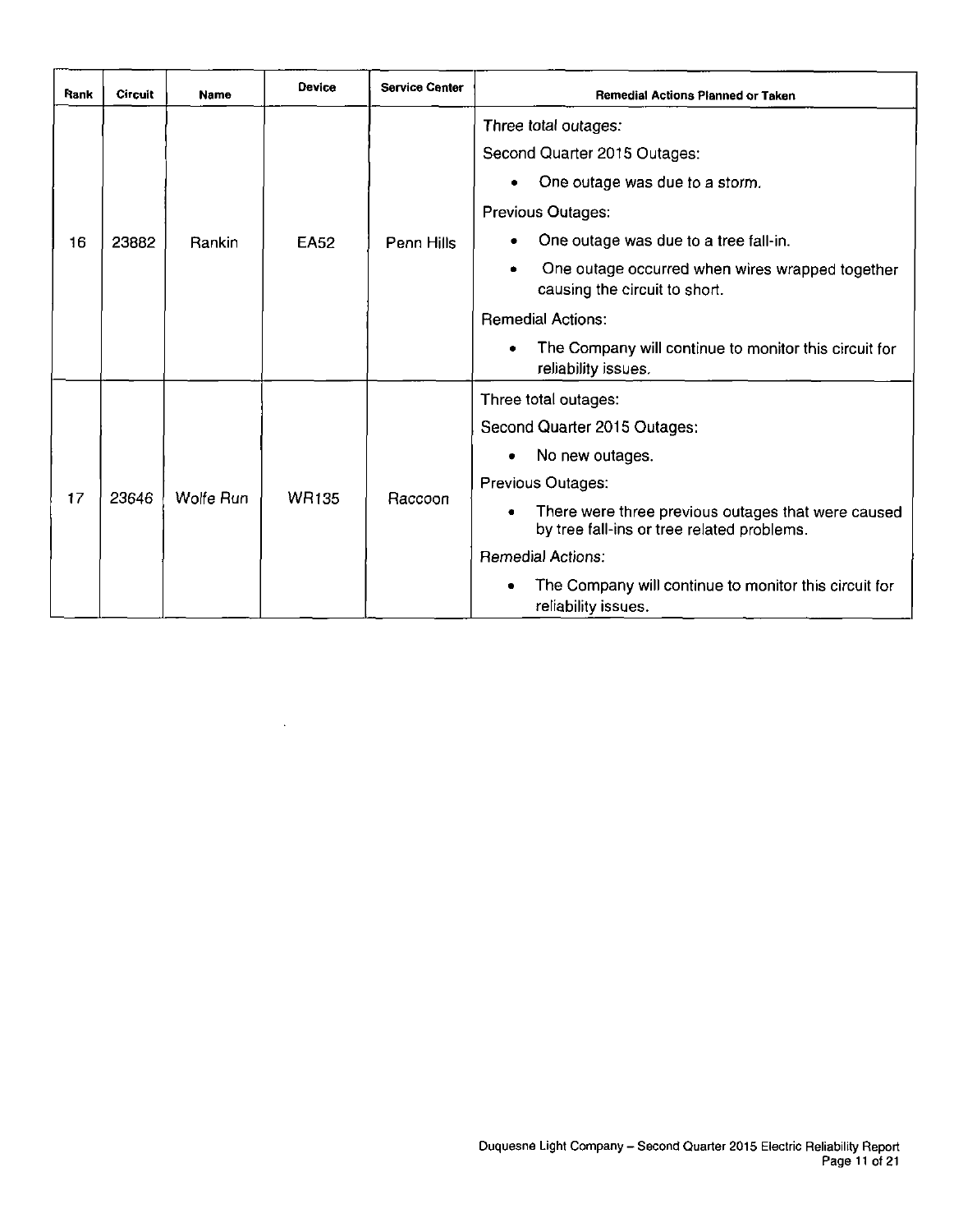| Pank | Circuit | <b>Name</b> | Device               | <b>Service Center</b> | <b>Remedial Actions Planned or Taken</b>                                                                                                                                                                                                                                                                                                                                                                        |
|------|---------|-------------|----------------------|-----------------------|-----------------------------------------------------------------------------------------------------------------------------------------------------------------------------------------------------------------------------------------------------------------------------------------------------------------------------------------------------------------------------------------------------------------|
|      |         |             |                      |                       | Two total outages:                                                                                                                                                                                                                                                                                                                                                                                              |
|      |         |             |                      |                       | Second Quarter 2015 Outages:                                                                                                                                                                                                                                                                                                                                                                                    |
|      |         |             |                      |                       | No new outages.                                                                                                                                                                                                                                                                                                                                                                                                 |
|      |         |             |                      |                       | Previous Outages:                                                                                                                                                                                                                                                                                                                                                                                               |
|      |         |             |                      |                       | Two outages were due to cable failures.                                                                                                                                                                                                                                                                                                                                                                         |
|      | 4308    | East End    | <b>Breaker</b>       | Penn Hills            | <b>Remedial Actions:</b>                                                                                                                                                                                                                                                                                                                                                                                        |
| 18   |         |             |                      |                       | As this circuit is underground, even with the newly<br>٠<br>installed tie at the end of the circuit, there remains<br>limited flexibility with how customer load blocks can<br>be switched around when rerouting power. The<br>Company will investigate installing sectionalizing<br>underground switches to provide the capability to<br>reroute more customers from the new tie at the end<br>of the circuit. |
|      |         |             |                      |                       | Two total outages:                                                                                                                                                                                                                                                                                                                                                                                              |
|      |         |             |                      |                       | Second Quarter 2015 Outages:                                                                                                                                                                                                                                                                                                                                                                                    |
|      |         |             |                      |                       | No new outages.                                                                                                                                                                                                                                                                                                                                                                                                 |
|      |         |             |                      |                       | Previous Outages:                                                                                                                                                                                                                                                                                                                                                                                               |
|      |         |             |                      |                       | One outage was due to operating performance by<br>company personnel.                                                                                                                                                                                                                                                                                                                                            |
| 19   | 4478    | Hiawatha    | Breaker +<br>Loss Of | Preble                | One outage was due to a loss of supply.                                                                                                                                                                                                                                                                                                                                                                         |
|      |         |             | Supply               |                       | <b>Remedial Actions:</b>                                                                                                                                                                                                                                                                                                                                                                                        |
|      |         |             |                      |                       | The Company is in the process of installing an<br>IntelliRupter on the overhead conductor side of the<br>sub-transmission circuit feeding the substation to<br>provide Auto Fault-Clearing functionality. This will<br>lessen the impact of tree problems in this heavily<br>wooded section of the circuit from causing outages<br>to customers. The installation will complete by the<br>end of 2015.          |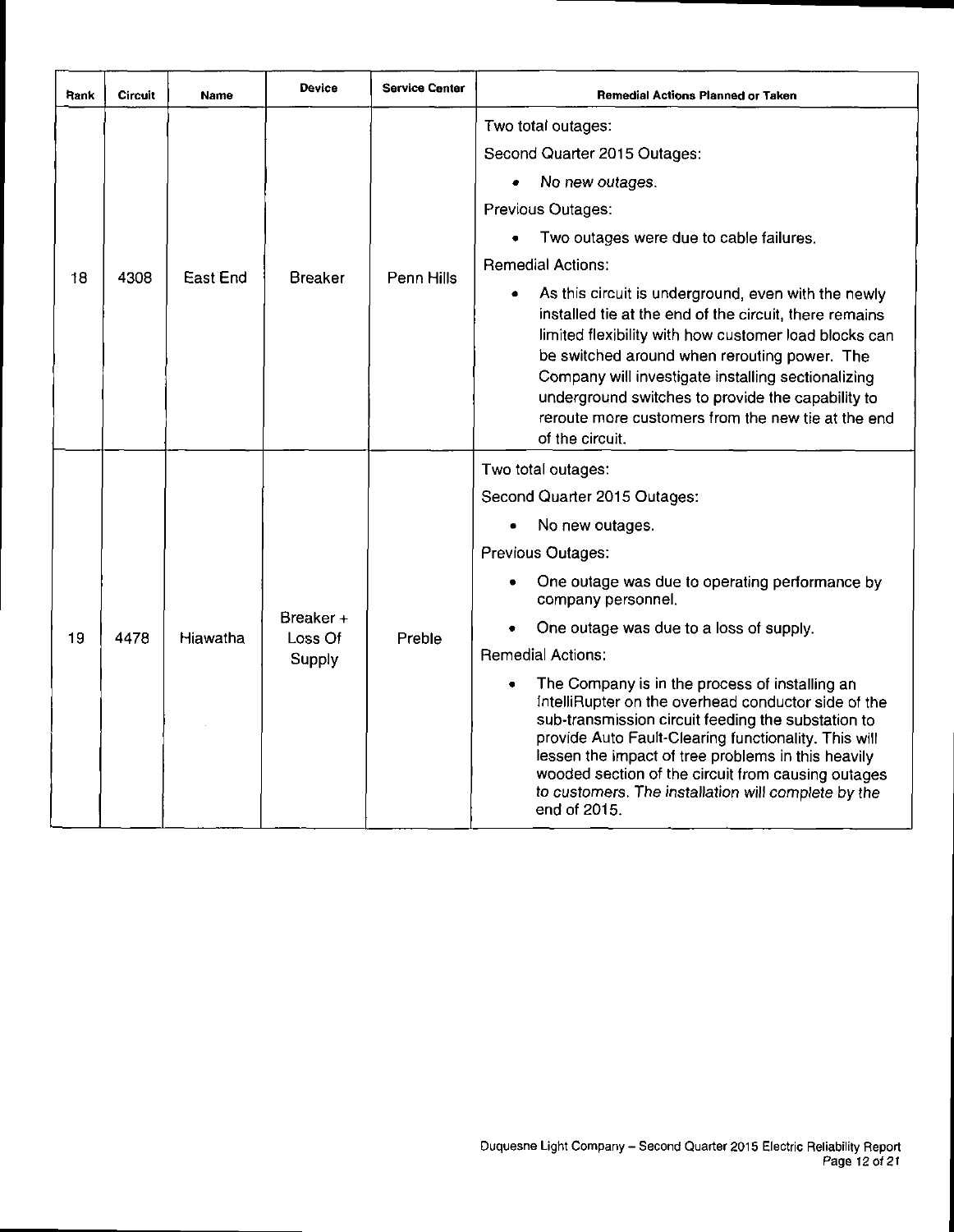| Rank | Circuit | Name         | <b>Device</b>  | <b>Service Center</b> | <b>Remedial Actions Planned or Taken</b>                                                                                                                                                                                                                                                         |
|------|---------|--------------|----------------|-----------------------|--------------------------------------------------------------------------------------------------------------------------------------------------------------------------------------------------------------------------------------------------------------------------------------------------|
|      |         |              |                |                       | Two total outages:                                                                                                                                                                                                                                                                               |
|      |         |              |                |                       | Second Quarter 2015 Outages:                                                                                                                                                                                                                                                                     |
|      |         |              |                |                       | No new outages.                                                                                                                                                                                                                                                                                  |
|      |         |              |                |                       | Previous Outages:                                                                                                                                                                                                                                                                                |
|      |         |              |                |                       | One outage was due to a tree fall-in.                                                                                                                                                                                                                                                            |
| 20   | 23890   | Carrick      | <b>Breaker</b> | Preble                | One outage was due to an equipment failure.                                                                                                                                                                                                                                                      |
|      |         |              |                |                       | <b>Remedial Actions:</b>                                                                                                                                                                                                                                                                         |
|      |         |              |                |                       | The Company installed a new IntelliRupter and<br>replaced an IntelliRupter in June of 2015, and<br>relocated another IntelliRupter in July of 2015 on<br>each end the feeder where it passes through this<br>area so any future problem can be isolated without<br>causing outages to customers. |
|      |         |              |                |                       | Two total outages:                                                                                                                                                                                                                                                                               |
|      |         |              |                |                       | Second Quarter 2015 Outages:                                                                                                                                                                                                                                                                     |
|      |         |              |                |                       | No new outages.                                                                                                                                                                                                                                                                                  |
|      |         |              |                |                       | Previous Outages:                                                                                                                                                                                                                                                                                |
|      |         |              |                |                       | One outage was due to a loss of supply.                                                                                                                                                                                                                                                          |
| 21   | 23701   | <b>North</b> | <b>Breaker</b> | Edison                | One outage was due to an equipment failure.                                                                                                                                                                                                                                                      |
|      |         |              |                |                       | <b>Remedial Actions:</b>                                                                                                                                                                                                                                                                         |
|      |         |              |                |                       | The Company recently installed a new IntelliRupter<br>and converted this circuit to pulse-reclosing<br>operation in the second quarter 2015 which will<br>improve fault protection and reduce coordination<br>problems in the future.                                                            |

 $\ddot{\phantom{a}}$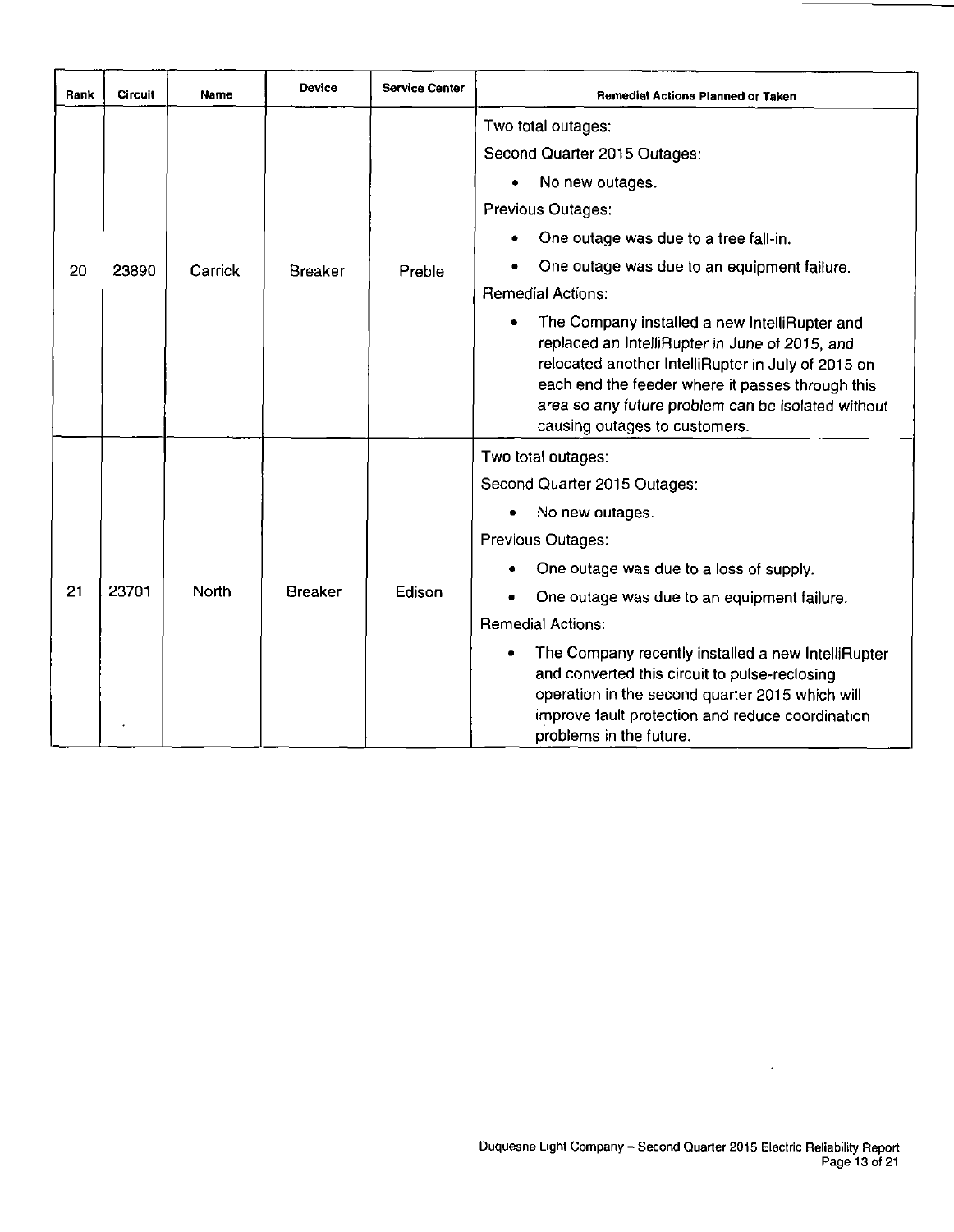**(e)(5) A rolling 12-month breakdown and analysis of outage causes during the preceding quarter. including the number and percentage of service outages, the number of customers interrupted, and customer interruption minutes categorized bv outage cause such as equipment failure, animal contact, tree related, and so forth. Proposed solutions to identified service problems shall be reported.** 

| <b>CAUSE</b>              | NO. OF<br><b>OUTAGES</b> | <b>OUTAGE</b><br><b>PERCENTAGE</b> | <b>KVA</b><br><b>TOTAL</b> | <b>KVA</b><br><b>PERCENTAGE</b> | <b>KVA-MINUTE</b><br><b>TOTAL</b> | <b>KVA-MINUTE</b><br><b>PERCENTAGE</b> |
|---------------------------|--------------------------|------------------------------------|----------------------------|---------------------------------|-----------------------------------|----------------------------------------|
| Storms                    | 333                      | 12%                                | 691.030                    | 15%                             | 91,011,090                        | 18%                                    |
| <b>Trees (Contact)</b>    | 41                       | 1%                                 | 32,176                     | 1%                              | 2,569,773                         | 1%                                     |
| <b>Trees (Falling)</b>    | 687                      | 25%                                | 1,050,728                  | 22%                             | 156,662,810                       | 32%                                    |
| <b>Equipment Failures</b> | 812                      | 30%                                | 1,640,562                  | 35%                             | 148,673,616                       | 30%                                    |
| <b>Overloads</b>          | 110                      | 4%                                 | 82,809                     | 2%                              | 7.787,243                         | 2%                                     |
| <b>Vehicles</b>           | 135                      | 5%                                 | 252,003                    | 5%                              | 31.341.073                        | 6%                                     |
| Other                     | 629                      | 23%                                | 962,712                    | 20%                             | 55,190,653                        | 11%                                    |
| <b>TOTALS</b>             | 2.747                    | 100%                               | 4,712,020                  | 100%                            | 493,236,258                       | 100%                                   |

**July 1, 2014 through June 30, 2015 - No PUC Major Event Exclusions**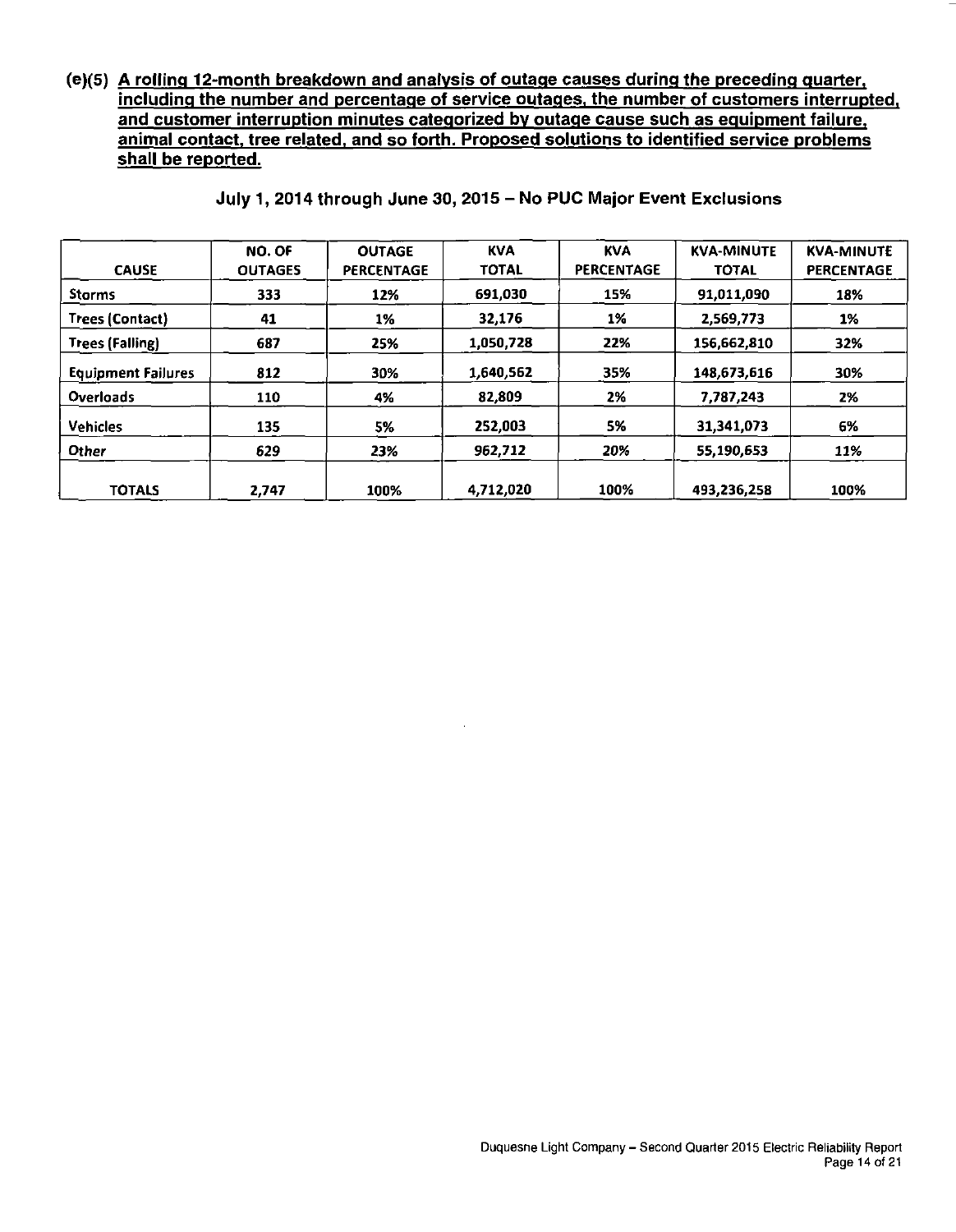#### **(e)(6) Quarterly and vear-to-date information on progress toward meeting transmission and distribution inspection and maintenance goals/ objectives.**

| 2015 Transmission and Distribution Goals and Objectives          |                               |                          |                          |                     |                                        |                               |
|------------------------------------------------------------------|-------------------------------|--------------------------|--------------------------|---------------------|----------------------------------------|-------------------------------|
| Program<br>Project                                               | Unit of<br>Measurement        | Target<br>for<br>2015 2Q | Actual<br>for<br>2015 20 | Percent<br>Complete | <b>Targets for</b><br><b>Year 2015</b> | <b>Actual YTD</b><br>for 2015 |
|                                                                  |                               |                          |                          |                     |                                        |                               |
| <b>Communications Goals</b>                                      |                               |                          |                          |                     |                                        |                               |
| <b>Communication Battery Maintenance</b>                         | <b>Batteries</b>              | 24                       | 24                       | 100%                | 96                                     | 48                            |
| <b>Overhead Distribution Goals</b>                               |                               |                          |                          |                     |                                        |                               |
| Recloser Inspections                                             | <b>Circuits</b>               | 33                       | 32                       | 97%                 | 130                                    | 60                            |
| Pole Inspections                                                 | Poles                         | 6,735                    | 5,770                    | 86%                 | 17,945                                 | 5,780                         |
| OH Line Inspections                                              | <b>Circuits</b>               | 33                       | 32                       | 97%                 | 130                                    | 60                            |
| OH Transformer Inspections                                       | Circuits                      | 33                       | 32                       | 97%                 | 130                                    | 60                            |
| Padmount & Below Grade Insp                                      | Circuits                      | 21                       | 6                        | 29%                 | 81                                     | 56                            |
| <b>Overhead Transmission Goals</b>                               |                               |                          |                          |                     |                                        |                               |
| <b>Helicopter Inspections</b>                                    | <b>Number of Structures</b>   | 0                        | 0                        | N/A                 | 500                                    | 0                             |
| Ground Inspections                                               | <b>Number of Structures</b>   | 350                      | 358                      | 102%                | 350                                    | 358                           |
| <b>Substations Goals</b>                                         |                               |                          |                          |                     |                                        |                               |
| Circuit Breaker Maintenance                                      | Breakers                      | 190                      | 196                      | 103%                | 725                                    | 332                           |
| 'Station Transformer Maintenance                                 | Transformers                  | 39                       | 18                       | 46%                 | 67                                     | 26                            |
| <b>Station Battery Maintenance</b>                               | <b>Batteries</b>              | 242                      | 246                      | 102%                | 968                                    | 486                           |
| <b>Station Relay Maintenance</b>                                 | Relays                        | 180                      | 197                      | 109%                | 615                                    | 252                           |
| Station Inspections                                              | <b>Sites</b>                  | 516                      | 515                      | 100%                | 2,067                                  | 1,034                         |
| <b>Underground Distribution Goals</b>                            |                               |                          |                          |                     |                                        |                               |
| Manhole Inspections                                              | Manholes                      | 275                      | 304                      | 111%                | 700                                    | 350                           |
| Major Network Insp (Prot Relay)                                  | <b>Network Protectors</b>     | 25                       | 20                       | 80%                 | 92                                     | 36                            |
| Minor Network Visual Inspection<br>(Transformer/Protector/Vault) | <b>Network Transformers</b>   | 165                      | 218                      | 132%                | 573                                    | 418                           |
| <b>Underground Transmission Goals</b>                            |                               |                          |                          |                     |                                        |                               |
| Pressurization and Cathodic                                      |                               |                          |                          |                     |                                        |                               |
| Protection Plant Inspection                                      | Work Packages                 | 13                       | 13                       | 100%                | 52                                     | 26                            |
| <b>Vegetation Management Goals</b>                               |                               |                          |                          |                     |                                        |                               |
| Overhead Line Clearance                                          | <b>Circuit Overhead Miles</b> | 310                      | 338                      | 109%                | 1,300                                  | 817                           |
|                                                                  | <b>Total Units</b>            | 9.184                    | 8,329                    | 91%                 | 26,521                                 | 10,199                        |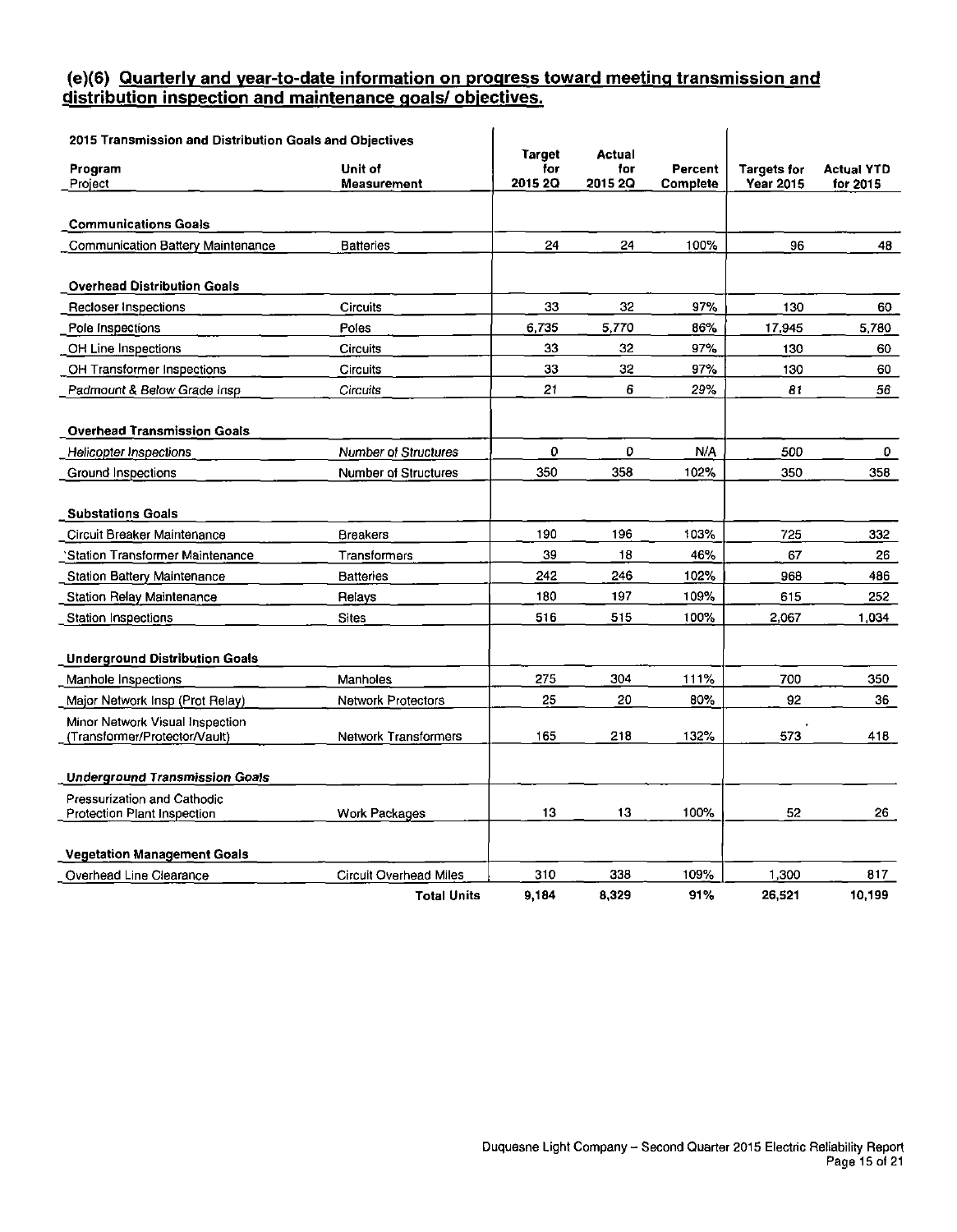#### **(e)(7) Quarterly and vear-to-date information on budgeted versus actual transmission and distribution operation and maintenance expenditures in total and detailed by the EDC's own functional account code or FERC account code as available.**

**For the Three Months Ended June 30,2015 (Quarter-to-date) Favorable/ (Unfavorable)** 

|                                     | Customer<br>Care                                                                                                                                                                                                                            | External<br>Affairs | Human<br><b>Resources</b> | Operations/<br><b>Operations</b><br>Services | Technology  | General<br>Corporate* | Total       |
|-------------------------------------|---------------------------------------------------------------------------------------------------------------------------------------------------------------------------------------------------------------------------------------------|---------------------|---------------------------|----------------------------------------------|-------------|-----------------------|-------------|
| Total Actual                        | 12,950,932                                                                                                                                                                                                                                  | 779,751             | 3,242,469                 | 17,227,500                                   | 13,709,346  | 12,237,699            | 60,147,697  |
| Total Budget                        | 12,603,260                                                                                                                                                                                                                                  | 997.317             | 3,705,295                 | 17,782,598                                   | 11,132,660  | 12,099,856            | 58,320,986  |
| Variance<br>Marata atawa Pinangaran | (347,672)<br>Citting of Concernation of the contract the compact Contract Contract Contract Contract Contract Contract Contract Contract Contract Contract Contract Contract Contract Contract Contract Contract Contract Contract Contract | 217,566             | 462,826                   | 555,097                                      | (2,576,686) | (137, 843)            | (1,826,712) |

includes Finance, Office of General Counsel and Senior Management Costs

#### **For the Six Months Ended June 30, 2015 (Year-to-date) Favorable/ (Unfavorable)**

|              |                  |                            |                    | Operations/                   |             |                       |               |
|--------------|------------------|----------------------------|--------------------|-------------------------------|-------------|-----------------------|---------------|
|              | Customer<br>Care | External<br><b>Affairs</b> | Human<br>Resources | <b>Operations</b><br>Services | Technology  | General<br>Corporate* | Total         |
| Total Actual | 25,912,108       | 1.856.567                  | 7.054,350          | 34,171,646                    | 29.856.794  | 24,848,268            | 123.699.734   |
| Total Budget | 25,736,887       | 1.989.151                  | 7.356.681          | 34,840,222                    | 22,390,222  | 23,610,343            | 115.923.507   |
| Variance     | (175, 221)       | 132.584                    | 302,331            | 668.576                       | (7,466,573) | (1,237,925)           | (7, 776, 227) |

"Includes Finance, Office of General Counsel and Senior Management Costs

 $\sim$ 

 $\mathcal{A}^{\mathcal{A}}$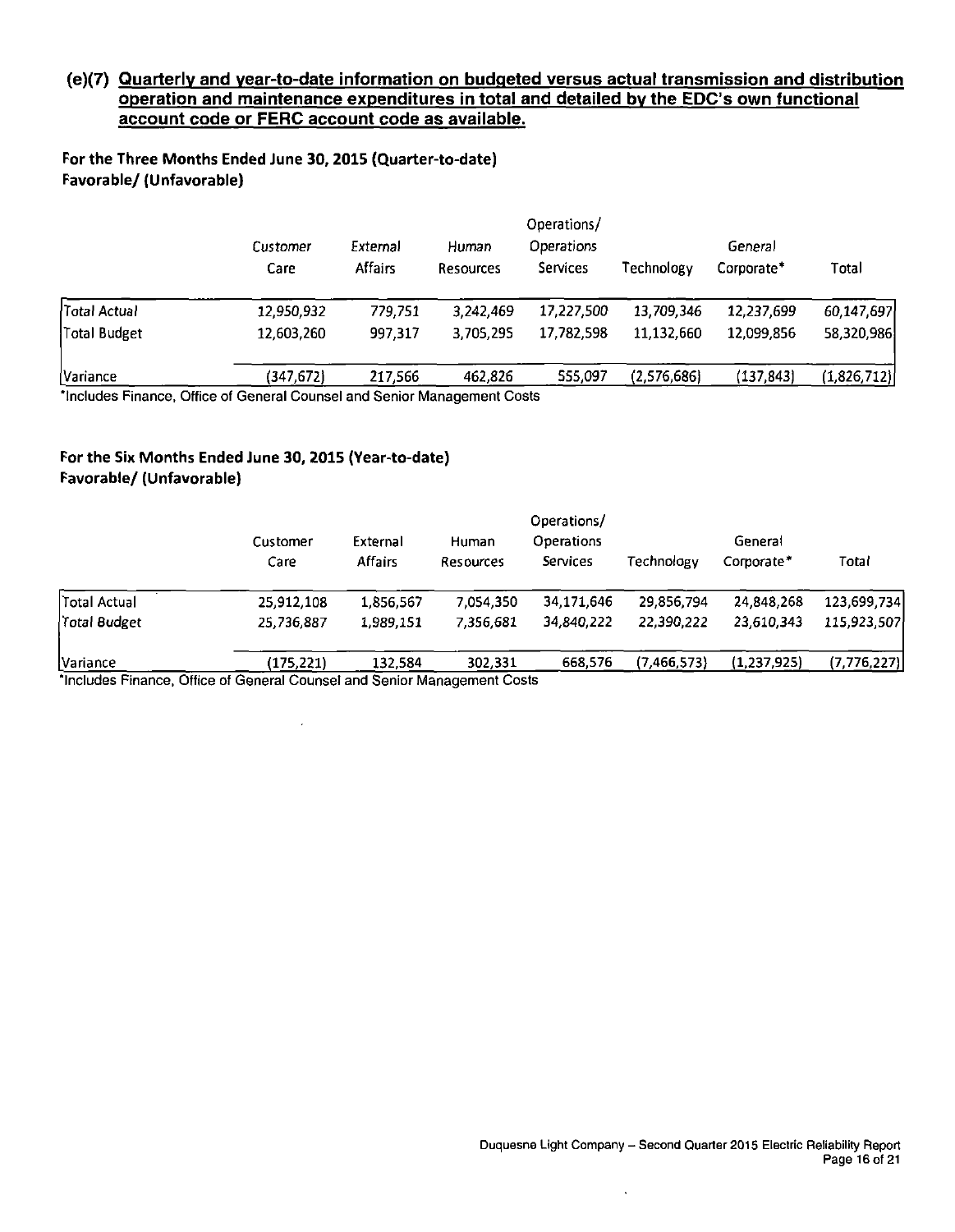#### **(e)(8) Quarterly and vear-to-date information on budgeted versus actual transmission and**  distribution capital expenditures in total and detailed by the EDC's own functional account code **or FERC account code as available.**

**For the Three Months Ended June 30,2015 (Quarter-to-date) Favorable/ (Unfavorable)** 

|              |                  |                            |                    | Operations/                   |             |                       |            |
|--------------|------------------|----------------------------|--------------------|-------------------------------|-------------|-----------------------|------------|
|              | Customer<br>Care | External<br><b>Affairs</b> | Human<br>Resources | Operations<br><b>Services</b> | Technology  | General<br>Corporate* | Total      |
| Total Actual | 755,896          | 528                        | 2,305,605          | 30,936,378                    | 20,859,880  | 7.820.619             | 62,678,906 |
| Total Budget | 939.920          | 0                          | 3,278,156          | 37.042.252                    | 17,202,369  | 7,613,976             | 66.076.673 |
| Variance     | 184.024          | (528)                      | 972,551            | 6,105,874                     | (3,657,511) | (206,643)             | 3,397,767  |

•Includes Finance, Office of General Counsel and Senior Management Costs

#### **For the Six Months Ended June 30, 2015 (Year-to-date) Favorable/ (Unfavorable)**

|              | Customer<br>Care | External<br><b>Affairs</b> | Human<br>Resources | Operations/<br><b>Operations</b><br>Services | Technology | General<br>Corporate* | Total       |
|--------------|------------------|----------------------------|--------------------|----------------------------------------------|------------|-----------------------|-------------|
| Total Actual | 1,472,280        | 2.733                      | 4,775,283          | 50,463,606                                   | 35,403,244 | 14,783,603            | 106,900,749 |
| Total Budget | 1,898,721        | 0                          | 5,850,489          | 72,067.983                                   | 34 404 738 | 15,225,457            | 129,447,388 |
| Variance     | 426,441          | (2,733)                    | 1,075,206          | 21,604,377                                   | (998, 506) | 441,854               | 22,546,639  |

 $\ddot{\phantom{1}}$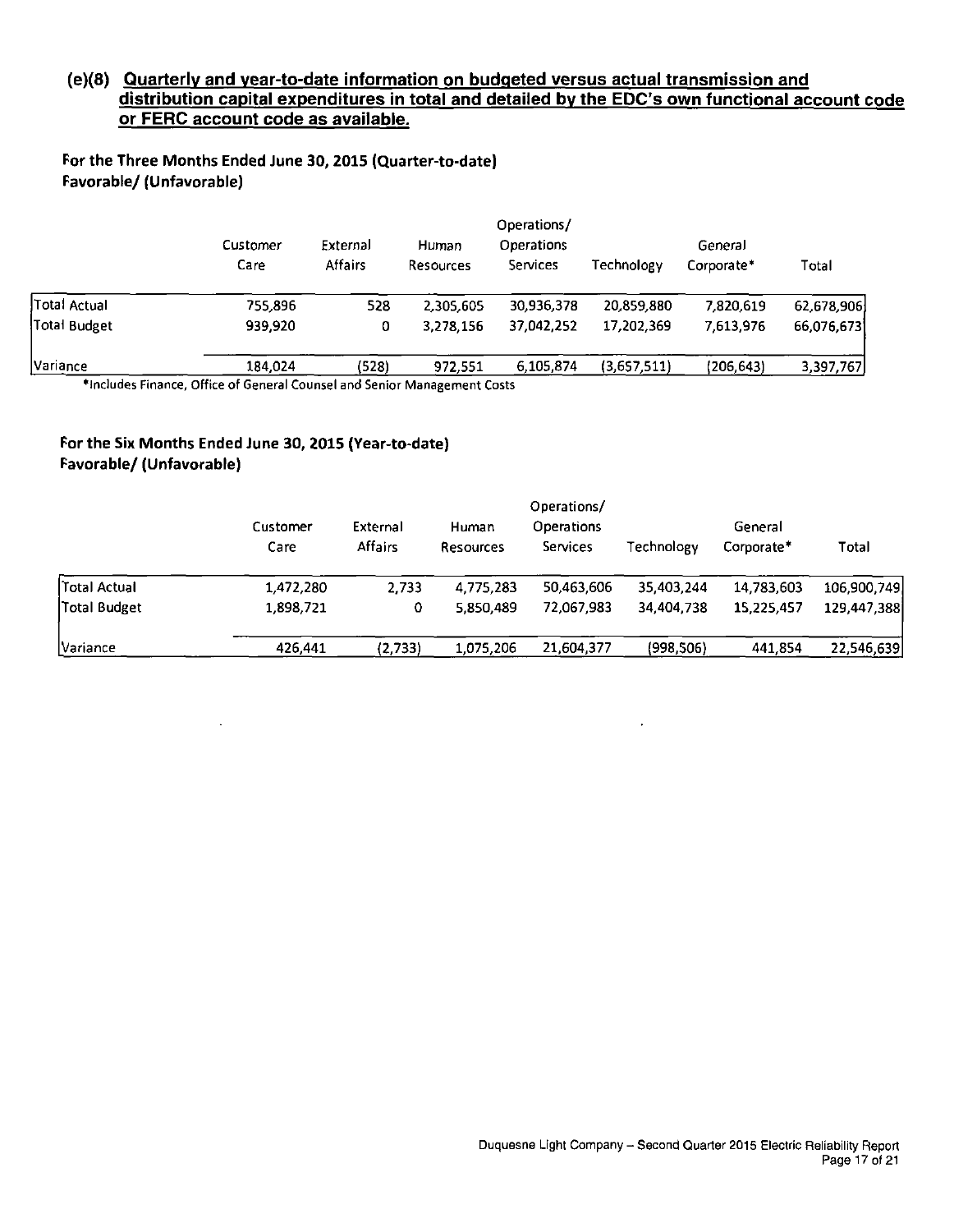#### **(e)(9) Dedicated staffing levels for transmission and distribution operation and maintenance at the end of the guarter. in total and bv specific category (e.g. linemen, technician, and electrician).**

| <b>Telecommunications</b><br><b>Electronic Technician</b><br>Sr. Electronic Technician<br>Apprentice Splicer/Trouble Technician<br>Telecom Splicer/Trouble<br><b>Total</b><br><b>Substation</b><br><b>Electrical Equipment Technician</b><br>Protection & Control Technician<br>Sr. Elec. Equipment Technician<br><b>Rigger Specialist</b><br><b>Rigger Crew Leader</b><br>Shop Mechanic 2 Rigger<br><b>Yard Group Leader</b><br>Total<br>Apprentice UG Splicer<br><b>Underground (UG)</b><br>UG Inspector<br>Journey UG Splicer<br>Sr. UG Splicer<br><b>UG Cable Tester/Installer</b><br>Sr. UG Mechanic<br>Network Operator<br>Total<br>Overhead<br>Apprentice T&D<br><b>Equipment Attendant</b><br><b>Equipment Material Handler</b><br><b>Field Inspector</b><br>Journey Lineworker<br><b>Restricted HS Lineworker</b><br>Service Crew Leader<br>Sr. Lineworker<br><b>Distribution Technician</b><br>Total<br>Total<br><b>Street Light Changers</b><br><b>Total</b><br><b>Mobile Worker</b> |                |  |
|-------------------------------------------------------------------------------------------------------------------------------------------------------------------------------------------------------------------------------------------------------------------------------------------------------------------------------------------------------------------------------------------------------------------------------------------------------------------------------------------------------------------------------------------------------------------------------------------------------------------------------------------------------------------------------------------------------------------------------------------------------------------------------------------------------------------------------------------------------------------------------------------------------------------------------------------------------------------------------------------------|----------------|--|
|                                                                                                                                                                                                                                                                                                                                                                                                                                                                                                                                                                                                                                                                                                                                                                                                                                                                                                                                                                                                 | 6              |  |
|                                                                                                                                                                                                                                                                                                                                                                                                                                                                                                                                                                                                                                                                                                                                                                                                                                                                                                                                                                                                 | 10             |  |
|                                                                                                                                                                                                                                                                                                                                                                                                                                                                                                                                                                                                                                                                                                                                                                                                                                                                                                                                                                                                 | 3              |  |
|                                                                                                                                                                                                                                                                                                                                                                                                                                                                                                                                                                                                                                                                                                                                                                                                                                                                                                                                                                                                 | $\mathbf{3}$   |  |
|                                                                                                                                                                                                                                                                                                                                                                                                                                                                                                                                                                                                                                                                                                                                                                                                                                                                                                                                                                                                 | 22             |  |
|                                                                                                                                                                                                                                                                                                                                                                                                                                                                                                                                                                                                                                                                                                                                                                                                                                                                                                                                                                                                 | 14             |  |
|                                                                                                                                                                                                                                                                                                                                                                                                                                                                                                                                                                                                                                                                                                                                                                                                                                                                                                                                                                                                 | 23             |  |
|                                                                                                                                                                                                                                                                                                                                                                                                                                                                                                                                                                                                                                                                                                                                                                                                                                                                                                                                                                                                 | 10             |  |
|                                                                                                                                                                                                                                                                                                                                                                                                                                                                                                                                                                                                                                                                                                                                                                                                                                                                                                                                                                                                 | <u>ພ ຕ ພ</u> ພ |  |
|                                                                                                                                                                                                                                                                                                                                                                                                                                                                                                                                                                                                                                                                                                                                                                                                                                                                                                                                                                                                 |                |  |
|                                                                                                                                                                                                                                                                                                                                                                                                                                                                                                                                                                                                                                                                                                                                                                                                                                                                                                                                                                                                 |                |  |
|                                                                                                                                                                                                                                                                                                                                                                                                                                                                                                                                                                                                                                                                                                                                                                                                                                                                                                                                                                                                 |                |  |
|                                                                                                                                                                                                                                                                                                                                                                                                                                                                                                                                                                                                                                                                                                                                                                                                                                                                                                                                                                                                 | 55             |  |
|                                                                                                                                                                                                                                                                                                                                                                                                                                                                                                                                                                                                                                                                                                                                                                                                                                                                                                                                                                                                 | 16             |  |
|                                                                                                                                                                                                                                                                                                                                                                                                                                                                                                                                                                                                                                                                                                                                                                                                                                                                                                                                                                                                 | 10             |  |
|                                                                                                                                                                                                                                                                                                                                                                                                                                                                                                                                                                                                                                                                                                                                                                                                                                                                                                                                                                                                 | 16             |  |
|                                                                                                                                                                                                                                                                                                                                                                                                                                                                                                                                                                                                                                                                                                                                                                                                                                                                                                                                                                                                 | $\overline{5}$ |  |
|                                                                                                                                                                                                                                                                                                                                                                                                                                                                                                                                                                                                                                                                                                                                                                                                                                                                                                                                                                                                 | 1              |  |
|                                                                                                                                                                                                                                                                                                                                                                                                                                                                                                                                                                                                                                                                                                                                                                                                                                                                                                                                                                                                 | 0              |  |
|                                                                                                                                                                                                                                                                                                                                                                                                                                                                                                                                                                                                                                                                                                                                                                                                                                                                                                                                                                                                 | 11             |  |
|                                                                                                                                                                                                                                                                                                                                                                                                                                                                                                                                                                                                                                                                                                                                                                                                                                                                                                                                                                                                 | 59             |  |
|                                                                                                                                                                                                                                                                                                                                                                                                                                                                                                                                                                                                                                                                                                                                                                                                                                                                                                                                                                                                 | 64             |  |
|                                                                                                                                                                                                                                                                                                                                                                                                                                                                                                                                                                                                                                                                                                                                                                                                                                                                                                                                                                                                 |                |  |
|                                                                                                                                                                                                                                                                                                                                                                                                                                                                                                                                                                                                                                                                                                                                                                                                                                                                                                                                                                                                 | 6              |  |
|                                                                                                                                                                                                                                                                                                                                                                                                                                                                                                                                                                                                                                                                                                                                                                                                                                                                                                                                                                                                 | $\mathbf 0$    |  |
|                                                                                                                                                                                                                                                                                                                                                                                                                                                                                                                                                                                                                                                                                                                                                                                                                                                                                                                                                                                                 | 80             |  |
|                                                                                                                                                                                                                                                                                                                                                                                                                                                                                                                                                                                                                                                                                                                                                                                                                                                                                                                                                                                                 | 17             |  |
|                                                                                                                                                                                                                                                                                                                                                                                                                                                                                                                                                                                                                                                                                                                                                                                                                                                                                                                                                                                                 | 5              |  |
|                                                                                                                                                                                                                                                                                                                                                                                                                                                                                                                                                                                                                                                                                                                                                                                                                                                                                                                                                                                                 | 47             |  |
|                                                                                                                                                                                                                                                                                                                                                                                                                                                                                                                                                                                                                                                                                                                                                                                                                                                                                                                                                                                                 | 9              |  |
|                                                                                                                                                                                                                                                                                                                                                                                                                                                                                                                                                                                                                                                                                                                                                                                                                                                                                                                                                                                                 | 229            |  |
|                                                                                                                                                                                                                                                                                                                                                                                                                                                                                                                                                                                                                                                                                                                                                                                                                                                                                                                                                                                                 | 6              |  |
|                                                                                                                                                                                                                                                                                                                                                                                                                                                                                                                                                                                                                                                                                                                                                                                                                                                                                                                                                                                                 | 3              |  |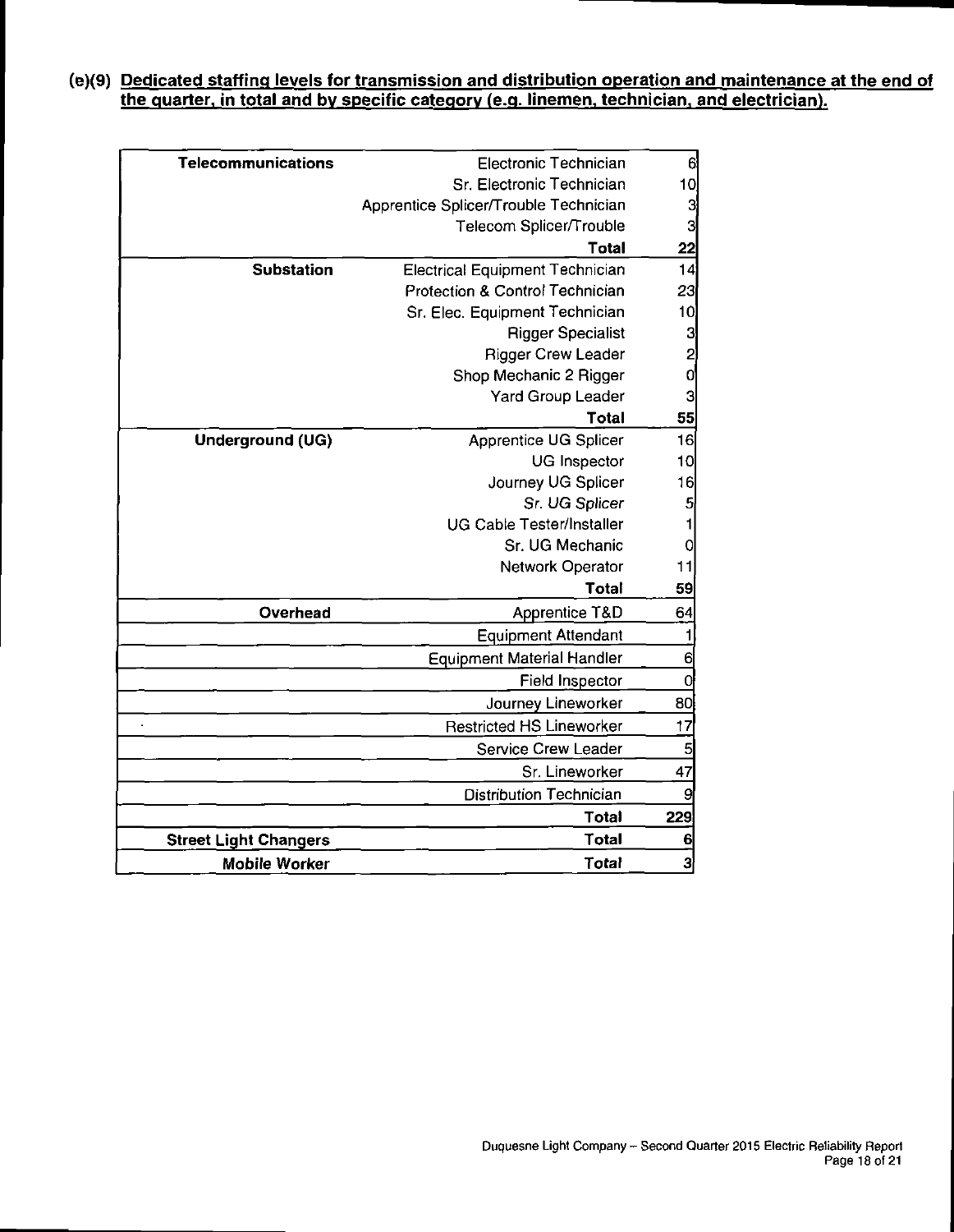$\ddot{\phantom{a}}$ 

| <b>Engineering</b>                       | <b>Drafter</b>                                      | 0     |
|------------------------------------------|-----------------------------------------------------|-------|
|                                          | General Clerk                                       | 14    |
|                                          | General Technician                                  | 0     |
|                                          | <b>GIS Technician</b>                               | 5     |
|                                          | <b>Head File Record Clerk</b>                       | 1     |
|                                          | Survey Instrument                                   | 3     |
|                                          | <b>Right of Way Agent A</b>                         | 4     |
|                                          | Sr. Technician                                      | 10    |
|                                          | <b>T&amp;D Mobile Worker</b>                        | 7     |
|                                          | Technician A                                        | 3     |
|                                          | Technician B                                        | 4     |
|                                          | Technician C                                        | 6     |
|                                          | Test Technician, Mobile                             | 3     |
|                                          | <b>Total</b>                                        | 60    |
| <b>Service Center Technician</b>         | Sr. Technician                                      | 7     |
|                                          | Technician                                          | 0     |
|                                          | <b>Total</b>                                        | 7     |
| <b>Traveling Operator/Troubleshooter</b> | Senior Operator                                     | 27    |
|                                          | <b>Traveling Operator</b>                           | 3     |
|                                          | Troubleshooter 1/C                                  | 6     |
|                                          | Troubleshooter                                      | 9     |
|                                          | <b>Total</b>                                        | 45    |
| <b>Load Dispatcher</b>                   | <b>Total</b>                                        | 12    |
| Meter Technician                         | Meter Technician                                    | 8     |
|                                          | Sr. Meter Technician                                | 21    |
|                                          | <b>Total</b>                                        | 29    |
| <b>Meter Reader</b>                      | <b>Total</b>                                        | 14    |
| <b>Customer Service Representatives</b>  | <b>Autodialing Operator</b>                         | 8     |
|                                          | <b>Customer Service</b>                             |       |
|                                          | Representative                                      | 108   |
|                                          | <b>Customer Service</b><br>Representative Part-time | 15    |
|                                          | <b>Word Processing Clerk</b>                        | 1     |
|                                          | Sr. Customer Service                                |       |
|                                          | Representative                                      | 5     |
|                                          | <b>Total</b>                                        | 137   |
| Admin/Supervisory/Management             | <b>Total</b>                                        | 423   |
|                                          | <b>TOTAL</b>                                        | 1,101 |
|                                          |                                                     |       |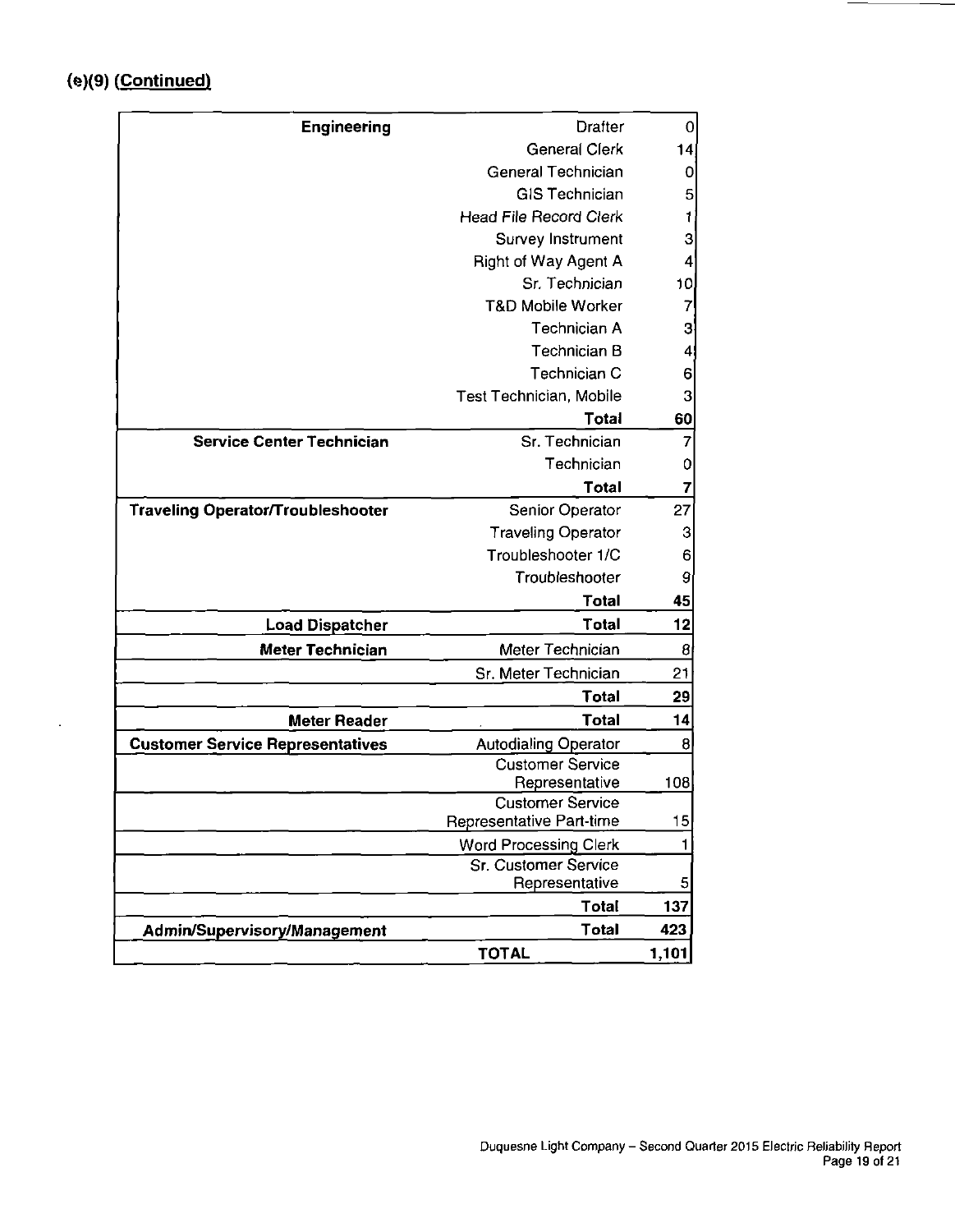#### **(e)(10) Quarterly and vear-to-date information on contractor hours and dollars for transmission and distribution operation and maintenance.**

(Confidential information highlighted)

#### **2nd Quarter 2015**

Contractor Dollars: Contractor Hours:

#### **YTO 2015**

Contractor Dollars: Contractor Hours:

**(e)(11) Monthly call-out acceptance rate for transmission and distribution maintenance workers presented in terms of both the percentage of accepted call-outs and the amount of time it takes the EDC to obtain the necessary personnel. A brief description of the EDC's call-out procedure should be included when appropriate.** 

|       | Can-Out Acceptance Rate $-2$ Guarter 2015 |                 |              |            |  |  |  |  |  |  |  |
|-------|-------------------------------------------|-----------------|--------------|------------|--|--|--|--|--|--|--|
| Month | Accepts                                   | <b>Refusals</b> | <b>Total</b> | Percentage |  |  |  |  |  |  |  |
| April | 246                                       | 303             | 549          | 45%        |  |  |  |  |  |  |  |
| May   | 277                                       | 429             | 706          | 39%        |  |  |  |  |  |  |  |
| June  | 512                                       | 588             | .100         | 47%        |  |  |  |  |  |  |  |

#### **Call-Out Acceptance Rate - 2 <sup>n</sup> <sup>d</sup> Quarter 2015**

| Amount of Time it Takes to Obtain the Necessary Personnel $-2^{nd}$ Quarter 2015 |  |
|----------------------------------------------------------------------------------|--|
|----------------------------------------------------------------------------------|--|

| Month           | <b>Total</b><br><b>Callout</b><br><b>Events</b> | <b>Necessary</b><br>Personnel<br><b>Accepting</b> | <b>Average Minutes:</b><br><b>Seconds per Callout</b><br><b>Event</b> | <b>Average Minutes:</b><br><b>Seconds per Individual</b><br>called |
|-----------------|-------------------------------------------------|---------------------------------------------------|-----------------------------------------------------------------------|--------------------------------------------------------------------|
| <b>April</b>    | 78                                              | 248                                               | 4:43                                                                  | 1:17                                                               |
| May             | 91                                              | 277                                               | 5:21                                                                  | 1:19                                                               |
| June            | 152                                             | 512                                               | 4:27                                                                  | 1:19                                                               |
| 2Q 2015         | 321                                             | 1,037                                             | 4:46                                                                  | 1:18                                                               |
| <b>2015 YTD</b> | 562                                             | 1,689                                             | 4:19                                                                  | 1:18                                                               |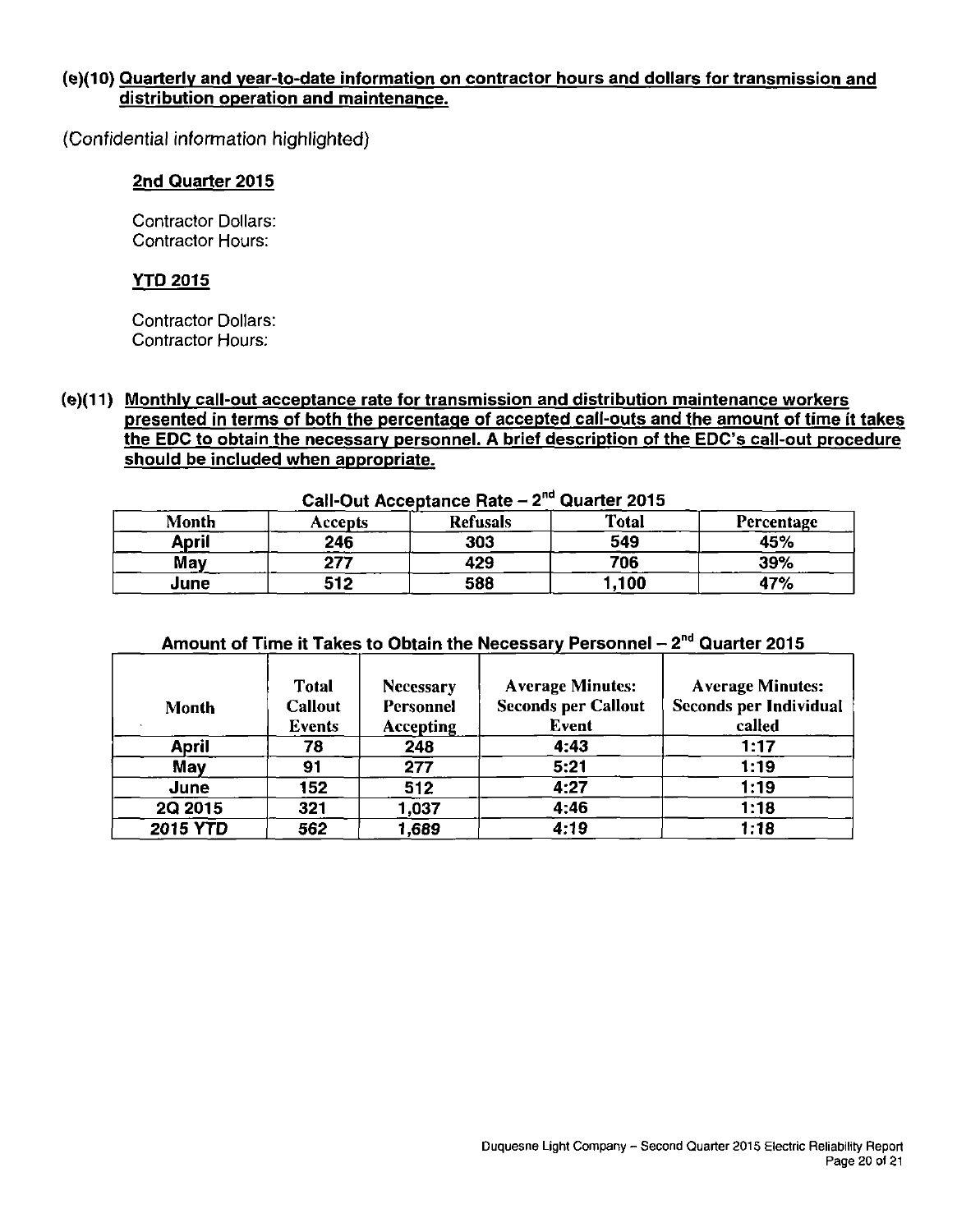#### **ATTACHMENT A**

#### **(e)(3) Rolling 12-month reliability index values (SAIFI. CAIDI. SAIDI, and if available. MAIFI) and other pertinent information such as customers served, number of interruptions, customer minutes interrupted, number of lockouts, and so forth, for the worst performing 5% of the circuits in the system.**

| <b>Circuit</b> | <b>Name</b>       | <b>Service Ctr</b> | <b>Device</b>        | Lockouts       | Connected<br><b>KVA</b> | Last<br>Outage | <b>Total KVA-</b><br><b>Minutes</b> | <b>Total KVA</b><br>Interrupted | <b>SAIDI</b> | <b>SAIF!</b> | <b>CAIDI</b> |
|----------------|-------------------|--------------------|----------------------|----------------|-------------------------|----------------|-------------------------------------|---------------------------------|--------------|--------------|--------------|
| 4285           | Verona            | Penn Hills         | BKR + Loss Of Supply | 6              | 2,746                   | 05/12/15       | 830,673                             | 17,088                          | 303          | 6.22         | 49           |
| 23695          | Brunot Island     | Preble             | ER301                | 5              | 23,890                  | 06/27/15       | 6,251,158                           | 65,148                          | 262          | 2.73         | 96           |
| 4283           | Oakmont           | Penn Hills         | BKR + Loss Of Supply | 5              | 2,679                   | 04/25/15       | 479,541                             | 13,395                          | 179          | 5.00         | 36           |
| 4420           | Mt. Pleasant      | Preble             | <b>BKR</b>           | 5              | 2,261                   | 6/8/2015       | 2,347,209                           | 13,934                          | 1,038        | 6.16         | 168          |
| 23661          | Crescent          | Raccoon            | R <sub>100</sub>     | 4              | 27,415                  | 06/28/15       | 3,058,635                           | 22,221                          | 112          | 0.81         | 138          |
| 23711          | Pine Creek        | Edison             | <b>BKR</b>           | 4              | 34,935                  | 06/27/15       | 5,402,920                           | 68,271                          | 155          | 1.95         | 79           |
| 23770          | Traverse Run      | Raccoon            | <b>WR505</b>         | 4              | 19,469                  | 06/12/15       | 3,535,160                           | 31,860                          | 182          | 1.64         | 111          |
| 4548           | Connor            | Preble             | BKR + Loss Of Supply | 4              | 2,437                   | 06/10/15       | 1,413,923                           | 12,275                          | 580          | 5.04         | 115          |
| 4216           | Allison Park      | Edison             | <b>BKR</b>           | 3              | 2,450                   | 06/27/15       | 5,127,477                           | 20,481                          | 2,093        | 8.36         | 250          |
| 23733          | Universal         | Penn Hills         | R100                 | 3              | 30,158                  | 06/27/15       | 2,949,529                           | 31,798                          | 98           | 1.05         | 93           |
| 23684          | Woodville         | Preble             | ER806                | 3              | 24,417                  | 06/16/15       | 1,558,899                           | 16,996                          | 64           | 0.70         | 92           |
| 23782          | Vallev            | Raccoon            | <b>BKR</b>           | 3              | 37,618                  | 06/15/15       | 2,679,665                           | 77,071                          | 71           | 2.05         | 35           |
| 23763          | Wilmerding        | Penn Hills         | ER106                | 3              | 22,222                  | 05/19/15       | 4,773,343                           | 34,862                          | 215          | 1.57         | 137          |
| 23710          | <b>Pine Creek</b> | Edison             | <b>WA913</b>         | 3              | 32,810                  | 05/11/15       | 6,564,367                           | 42,659                          | 200          | 1.30         | 154          |
| 4676           | <b>Brierly</b>    | McKeesport         | BKR + Loss Of Supply | 3              | 3,667                   | 05/11/15       | 986,056                             | 11,051                          | 269          | 3.01         | 89           |
| 23882          | Rankin            | Penn Hills         | EA52                 | 3              | 16,932                  | 04/09/15       | 5,204,703                           | 36,732                          | 307          | 2.17         | 142          |
| 23646          | Wolfe Run         | Raccoon            | <b>WR135</b>         | 3              | 30,256                  | 11/24/14       | 3,487,742                           | 26,644                          | 115          | 0.88         | 131          |
| 4308           | East End          | Penn Hills         | <b>BKR</b>           | $\overline{2}$ | 2,236                   | 03/20/15       | 1,375,069                           | 5,649                           | 615          | 2.53         | 243          |
| 4478           | Hiawatha          | Preble             | BKR + Loss Of Supply | $\overline{2}$ | 5,684                   | 03/18/15       | 378,296                             | 524                             | 67           | 0.09         | 722          |
| 23890          | Carrick           | Preble             | <b>BKR</b>           | 2              | 24,616                  | 02/02/15       | 1,699,976                           | 9,986                           | 69           | 0.41         | 170          |
| 23701          | North             | Edison             | <b>BKR</b>           | $\overline{2}$ | 16,740                  | 11/21/14       | 3,219,133                           | 61,374                          | 192          | 3.67         | 52           |